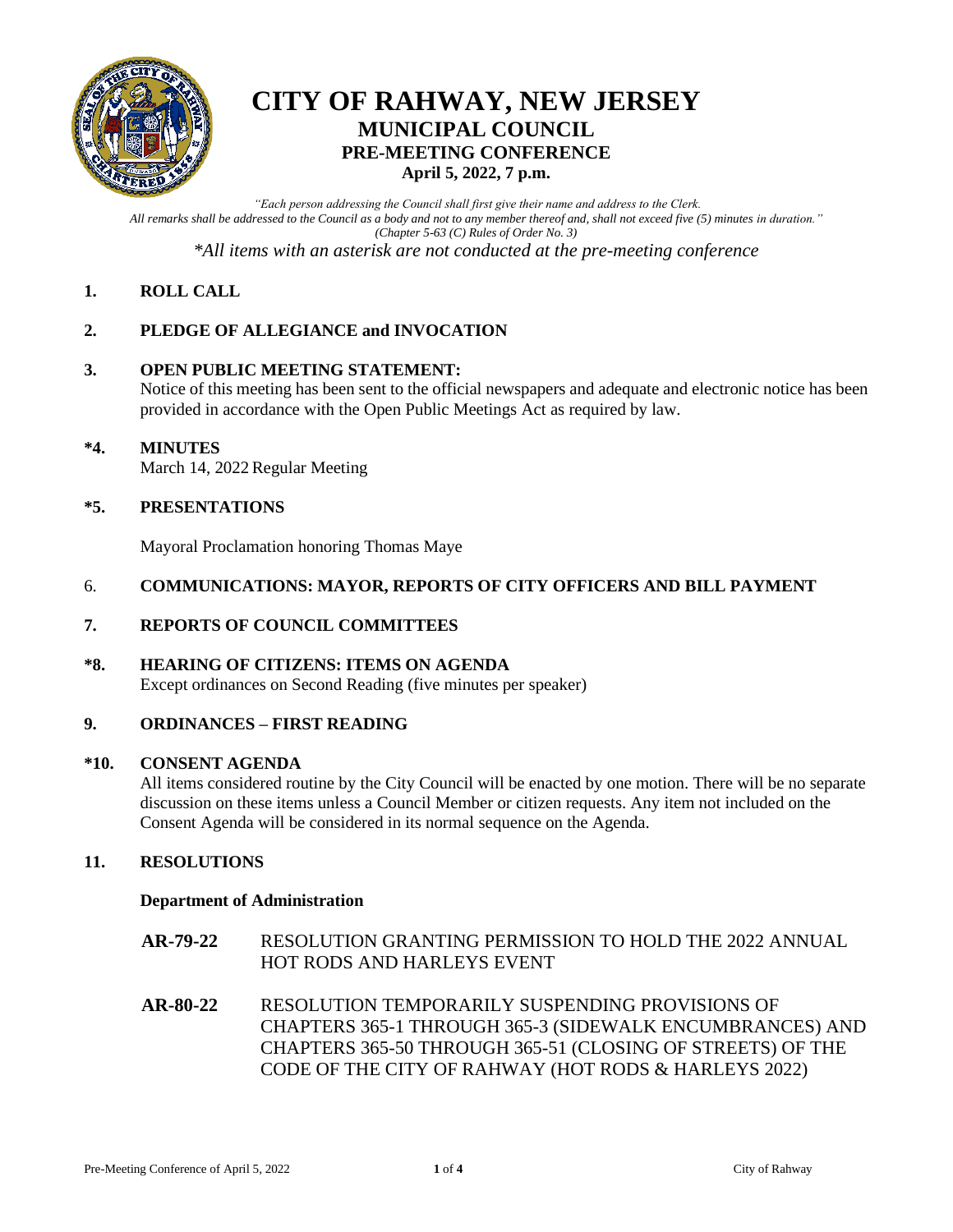### **AR-81-22** A RESOLUTION RECOGNIZING NATIONAL PUBLIC WORKS WEEK

#### **Department of Engineering**

| AR-82-22 | RESOLUTION AUTHORIZING A PROFESSIONAL SERVICES |
|----------|------------------------------------------------|
|          | CONTRACT FOR WHITESTONE ASSOCIATES, INC. LSRP  |
|          | SERVICES FOR 80 E. MILTON AVE                  |

- **AR-83-22** RESOLUTION AUTHORIZING CONTRACT FINAL CHANGE ORDER TO S. BROTHERS INC. FOR ADDITIONAL IMPROVEMENTS FOR THE NJDOT FY2020 ROAD RESURFACING PROJECT FOR THE CITY OF RAHWAY, UNION COUNTY, NEW **JERSEY**
- **AR-84-22** A RESOLUTION AUTHORIZING THE EXECUTION OF A CONTRACT BETWEEN THE CITY OF RAHWAY AND SUEZ FOR PROFESSIONAL SERVICES ASSOCIATED WITH THE LEAD SERVICE LINE INVENTORY PROJECT
- **AR-85-22** A RESOLUTION AUTHORIZING THE EXECUTION OF A CONTRACT BETWEEN THE CITY OF RAHWAY AND SUEZ FOR PROFESSIONAL SERVICES ASSOCIATED WITH THE LEAD SERVICE LINE REPLACEMENT PLAN PROJECT
- **AR-86-22** RESOLUTION RATIFYING PAYMENT TO BERTO CONSTRUCTION FOR EMERGENCY SANITARY SEWER REPAIRS AT THE INTERSECTION OF FULTON STREET AND EAST HAZELWOOD AVENUE, PURSUANT TO N.J.S.A 40A11-6
- **AR-87-22** RESOLUTION AUTHORIZING SUEZ TO CONSTRUCT WATERMAIN AND SERVICE IMPROVEMENTS ON W. HAZELWOOD AVENUE FROM ST. GEORGES AVE. TO PIERPONT STREET WITHIN THE CITY OF RAHWAY IN THE AMOUNT NOT TO EXCEED \$750,000.00
- **AR-88-22** A RESOLUTION AUTHORIZING RELEASE OF A PERFORMANCE BOND TO R2-N2 PROPERTIES LLC, 160 HOPPER AVENUE, WALDWICK, NJ, FOR EAST CHERRY STREET, BLOCK 318, LOT 18, 19, 20, 21, 1.03 SUBJECT TO THE ACCEPTANCE OF A MAINTENANCE BOND

#### **Department of Revenue & Finance**

**AR-89-22** RESOLUTION AUTHORIZING A DISABLED VETERAN EXEMPTION (RENE MARTINEZ)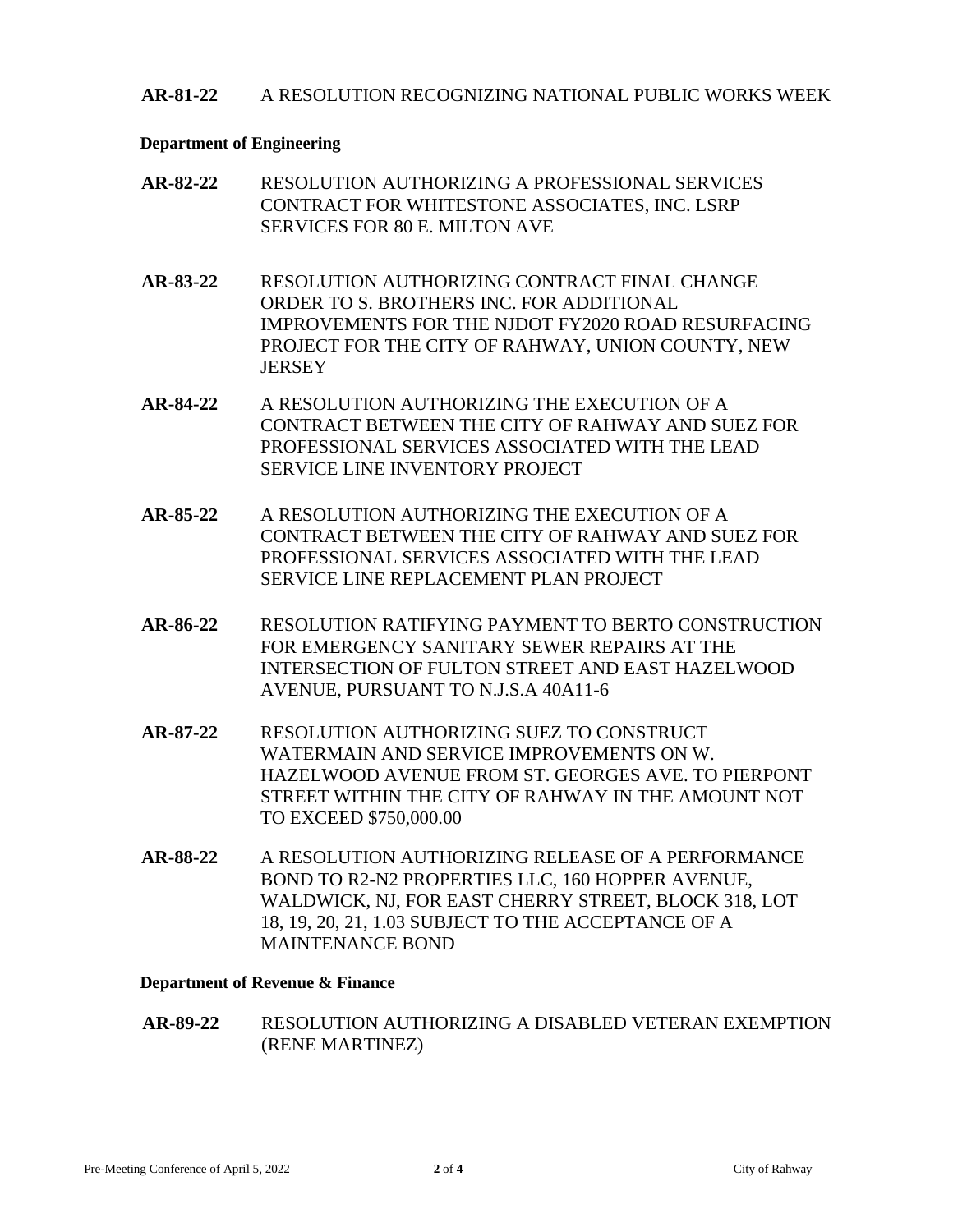#### **Department of Administration**

- **AR-91-22** RESOLUTION AUTHORIZING A CONTRACT TO TRIBU PARTNERS LLC FOR SERVICES RELATED TO PERSONNEL MATTERS FOR CITY OF RAHWAY
- **AR-92-22** RESOLUTION RESCINDING AR-64-22
- **AR-93-22** RESOLUTION TO AWARD A SERVICE CONTRACT TO PROVIDE EMPLOYEE HEALTH CONSULTING SERVICES

### **12. ORDINANCES – FINAL ADOPTION / SECOND READING\***

- **O-13-22** AN ORDINANCE AMENDING THE TOWNSHIP CODE CHAPTER §47-2 "ESTABLISHMENT OF LOCAL HOUSING AUTHORITY; POWER AND DUTIES" ESTABLISHING TERMS FOR THE HOUSING AUTHORITY MEMBERS AND ESTABLISHING CURRENT MEMBERS' TERMS (Miles, Entire Council)
- **O-14-22** AN ORDINANCE AMENDING CHAPTER 421 ZONING OF THE CITY OF RAHWAY TO PERMIT CANNABIS BUSINESSES IN CERTAIN LOCATIONS (Miles, Entire Council)
- **O-15-22** BOND ORDINANCE TO AUTHORIZE THE RECONSTRUCTION OF THE TENNIS COURT SURFACES AT BERZINEC PARK IN, BY AND FOR THE CITY OF RAHWAY, IN THE COUNTY OF UNION, STATE OF NEW JERSEY, TO APPROPRIATE THE SUM OF \$400,000 TO PAY THE COST THEREOF, TO MAKE A DOWN PAYMENT, TO AUTHORIZE THE ISSUANCE OF BONDS TO FINANCE SUCH APPROPRIATION AND TO PROVIDE FOR THE ISSUANCE OF BOND ANTICIPATION NOTES IN ANTICIPATION OF THE ISSUANCE OF SUCH BONDS (Newbury, Gibilisco)
- **O-16-22** BOND ORDINANCE TO AUTHORIZE THE 2022 ROAD AND SIDEWALK IMPROVEMENT PROGRAM IN, BY AND FOR THE CITY OF RAHWAY, IN THE COUNTY OF UNION, STATE OF NEW JERSEY, TO APPROPRIATE THE SUM OF \$2,650,000 TO PAY THE COST THEREOF, TO MAKE A DOWN PAYMENT, TO AUTHORIZE THE ISSUANCE OF BONDS TO FINANCE SUCH APPROPRIATION AND TO PROVIDE FOR THE ISSUANCE OF BOND ANTICIPATION NOTES IN ANTICIPATION OF THE ISSUANCE OF SUCH BONDS (Miles, Entire Council)
- **O-17-22** BOND ORDINANCE TO APPROPRIATE AN ADDITIONAL SUM OF \$325,000 FOR THE UNDERTAKING OF VARIOUS IMPROVEMENTS TO BRENNAN FIELD IN, BY AND FOR THE CITY OF RAHWAY, IN THE COUNTY OF UNION, NEW JERSEY, TO MAKE A DOWN PAYMENT, TO AUTHORIZE THE ISSUANCE OF BONDS TO FINANCE SUCH ADDITIONAL APPROPRIATION AND TO PROVIDE FOR THE ISSUANCE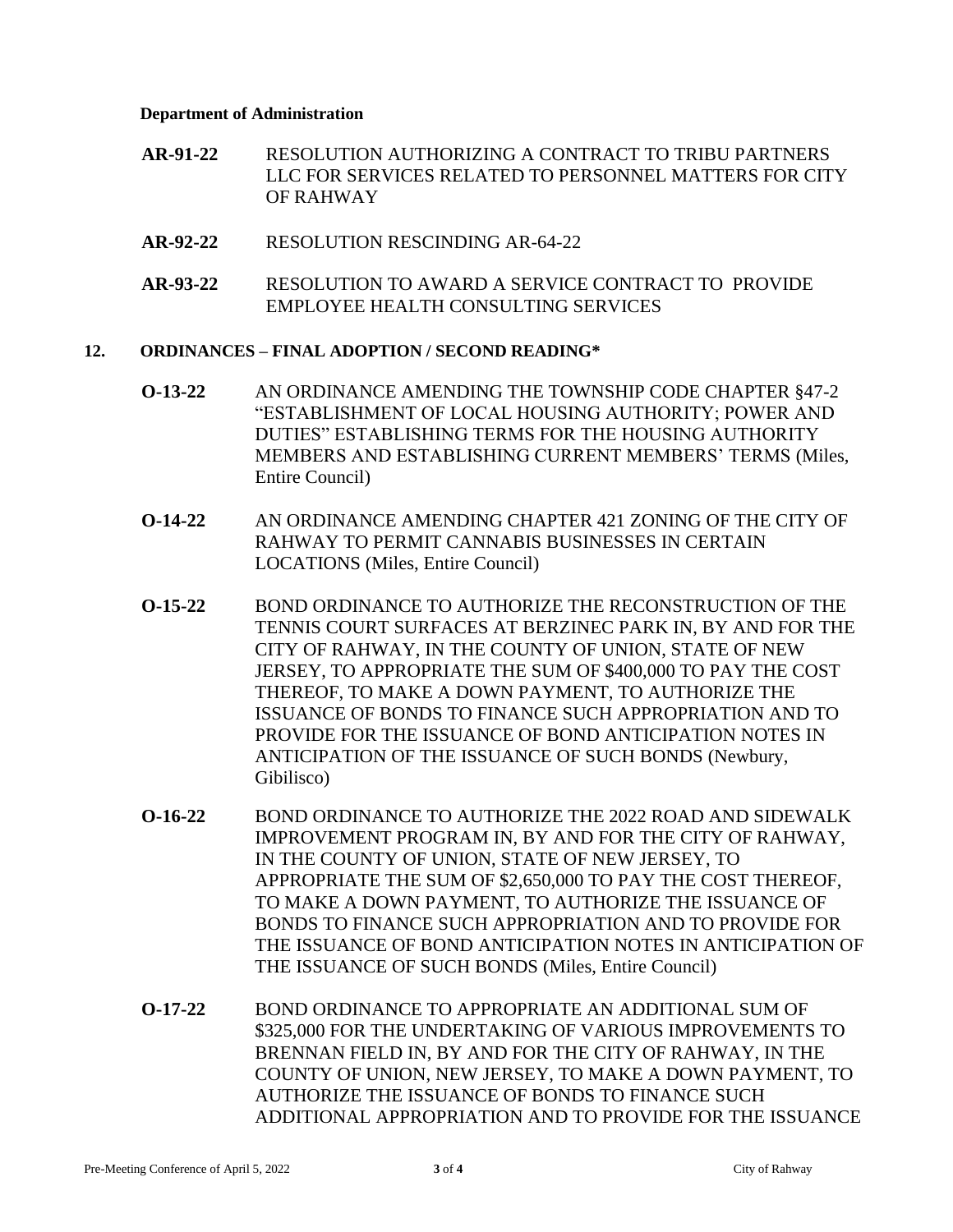### OF BOND ANTICIPATION NOTES IN ANTICIPATION OF THE ISSUANCE OF SUCH BONDS (Parson, Brown)

### **13. MISCELLANEOUS (Unfinished Business)**

### **14. COMMUNICATIONS: HEARING OF CITIZENS ON ANY ITEM**

(Five minutes per speaker)

### **\*15. COUNCIL COMMENTS**

(Three minutes per member)

#### **16**. **ADJOURNMENT**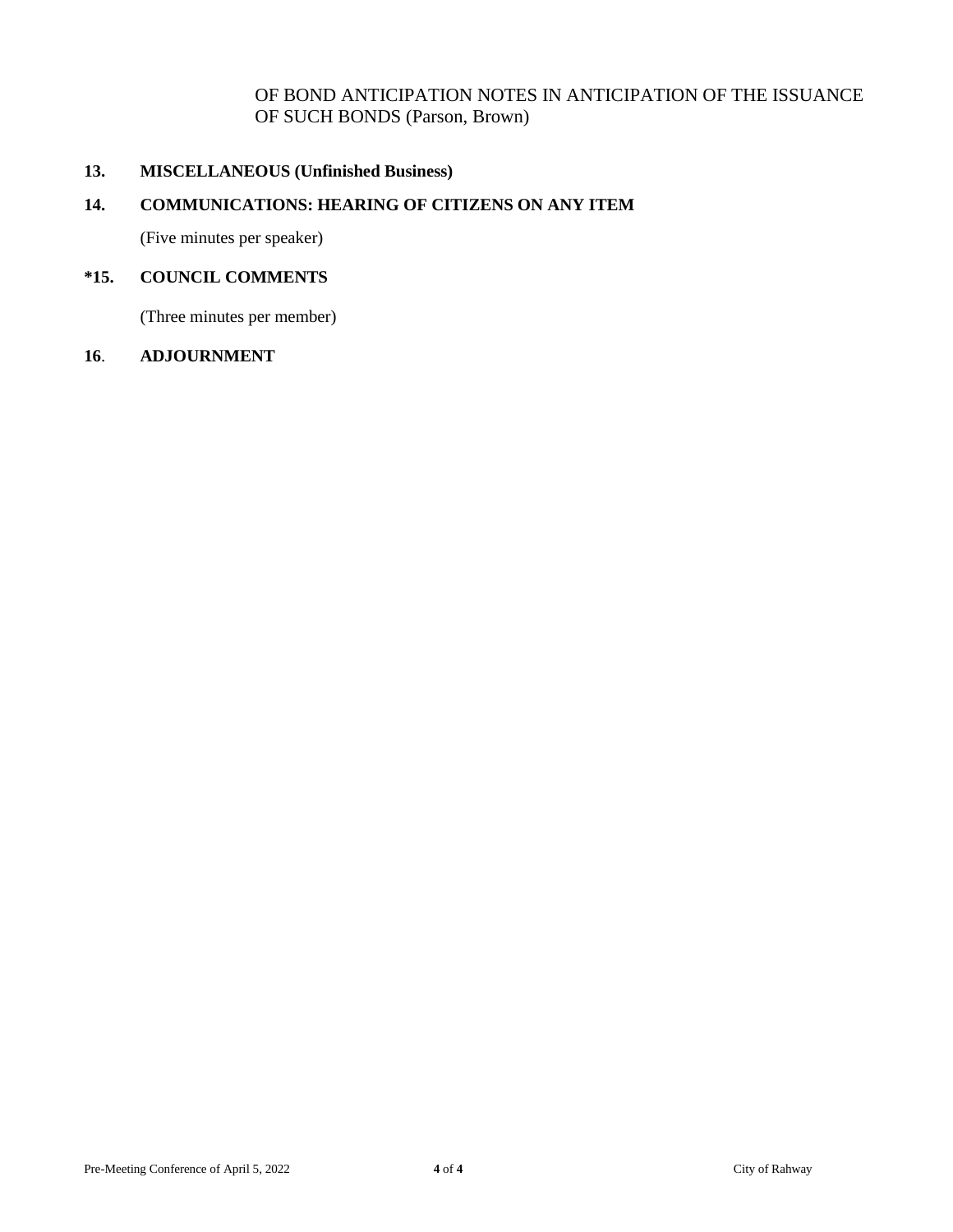**No. AR-79-22** 

### **RESOLUTION GRANTING PERMISSION TO HOLD THE 2022 ANNUAL HOT RODS AND HARLEYS EVENT**

**WHEREAS,** Chapter 129; Article II, Section 14 "Permitted consumption in public places" gives the Municipal Council the right to grant permission for alcoholic beverages to be served at an event to be held in a designated park, playground or recreational area or other public place at a designated time or times in connection with any purpose or events which have been authorized by the Council of the City of Rahway; and

**WHEREAS,** the "Hot Rods and Harleys" event has been an annual event held in Rahway for over 20 years; and

**WHEREAS,** this event has brought thousands of people to the downtown area.

**NOW, THEREFORE, BE IT RESOLVED** that the Municipal Council of the City of Rahway, County of Union, State of New Jersey, does hereby grant permission to U4 Guys Hot Rods & Harleys Committee to hold the Hot Rods and Harleys event in the Central Business District on Saturday, May 14, 2022 from 6 a.m. to 7 p.m. (with a rain date of May 21) and to grant permission to the following organizations and businesses to dispense alcoholic beverages and/or non-alcoholic refreshments during the hours indicated:

| Applicant                                                                                                                                     | <b>Address</b>                                                                                                      | <b>Hours</b>                                                                                                 |
|-----------------------------------------------------------------------------------------------------------------------------------------------|---------------------------------------------------------------------------------------------------------------------|--------------------------------------------------------------------------------------------------------------|
| U4 Guys Hot Rods & Harleys Committee<br>U4 Guys Hot Rods & Harleys Committee<br>Cubanu<br>Nancy's Towne House<br>Watt Hotel<br>The Irving Inn | Train Station Plaza<br>Irving St./Elm. Ave.<br>1467 Main St.<br>1453 Main St.<br>1403 Irving St.<br>1449 Irving St. | $11:30$ am-7 pm<br>11:30 am-7 pm<br>$11:30$ am-6 pm<br>$11:30$ am-6 pm<br>$11:30$ am-6 pm<br>$11:30$ am-6 pm |
|                                                                                                                                               |                                                                                                                     |                                                                                                              |

**BE IT FURTHER RESOLVED** that the requirements of Ch. 311-34M(5) are suspended for all holders of a one-day Special Event Food Truck license participating in the Hot Rods and Harleys event on May 14, 2022 (with a rain date of May 21); and

**BE IT FURTHER RESOLVED** that the requirements of Ch. 311-38D are suspended on May 14, 2022 (with a rain date of May 21) for the organizations and businesses listed above.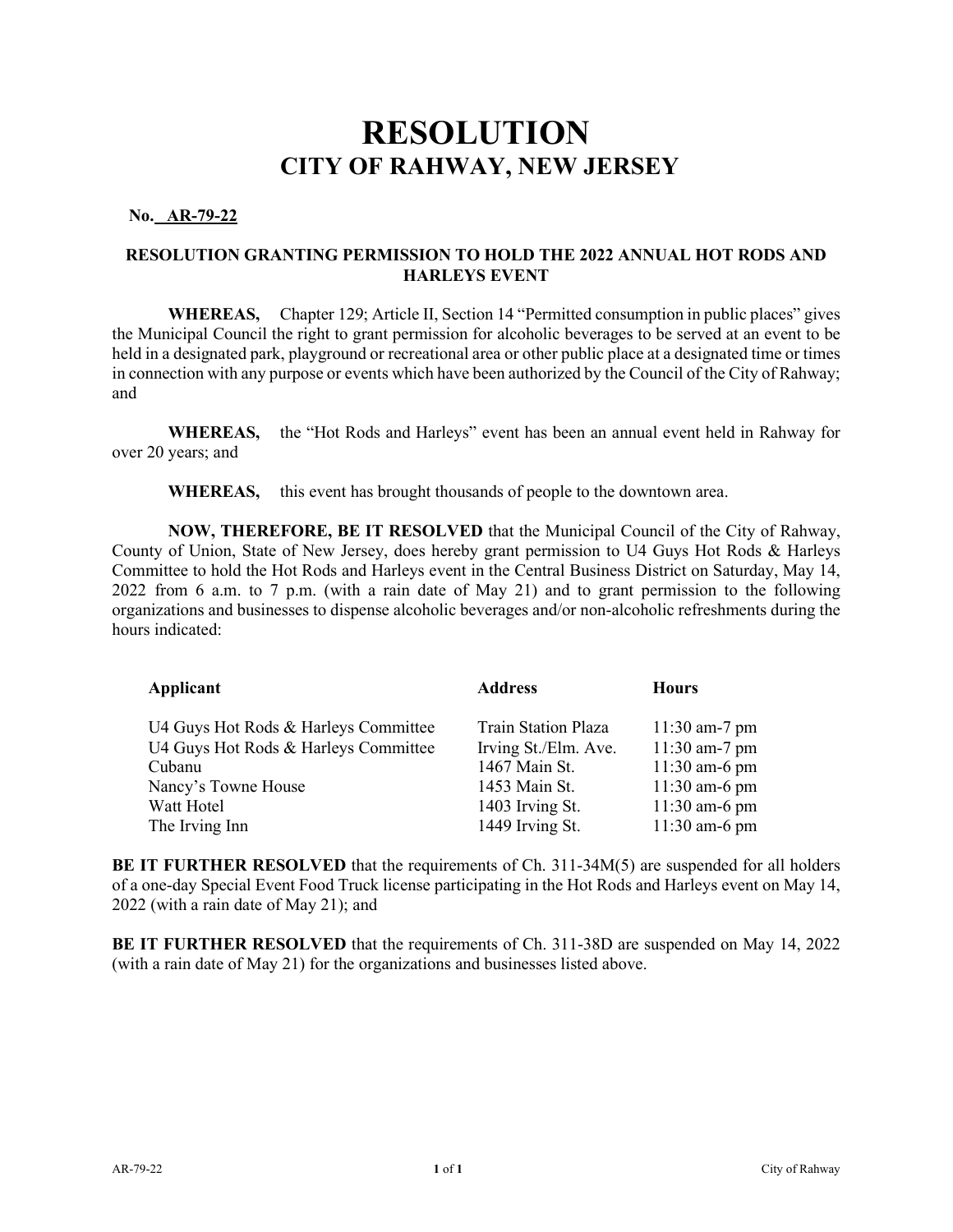#### **No. AR-80-22**

### **RESOLUTION TEMPORARILY SUSPENDING PROVISIONS OF CHAPTERS 365-1 THROUGH 365-3 (SIDEWALK ENCUMBRANCES) AND CHAPTERS 365-50 THROUGH 365- 51 (CLOSING OF STREETS) OF THE CODE OF THE CITY OF RAHWAY (HOT RODS & HARLEYS 2022)**

**WHEREAS,** on Saturday, May 14, 2022 the Hot Rods and Harleys Day in downtown Rahway will be held (with a rain date of May 21, 2022); and

**WHEREAS,** it has been requested that provisions of Chapters 365-1 through 365-3 of the Code of the City of Rahway be temporarily suspended and certain streets in the downtown area be closed.

**NOW, THEREFORE, BE IT RESOLVED** by the Municipal Council of the City of Rahway, County of Union, State of New Jersey, that it hereby authorizes that the provisions of Chapters 365-1 through 365-3 (Sidewalk Encumbrances) are suspended between the hours of 7 a.m. to 6 p.m. on Saturday, May 14, 2022 (with a rain date of May 21) on the following streets:

- 1. City Hall Plaza
- 2. Main St from E Hazelwood Ave. to Elizabeth Ave (leaving Monroe Street accessible to residents ONLY)
- 3. Milton Ave from Jaques to Lawrence St.
- 4. Irving St from E. Milton Avenue to Elizabeth Ave
- 5. East Cherry St from Main St to Irving St
- 6. Lewis St from Irving St to Augusta St
- 7. Rahway Train Station
- 8. Elm Avenue from Main St to Irving St
- 9. Broad Street from Milton Ave to Irving St
- 10. Campbell St from Broad St to W Cherry St

**BE IT FURTHER RESOLVED** that the streets listed above also be closed during the same dates and times in accordance with Chapters 365-50 and 365-51 of the Code of the City of Rahway.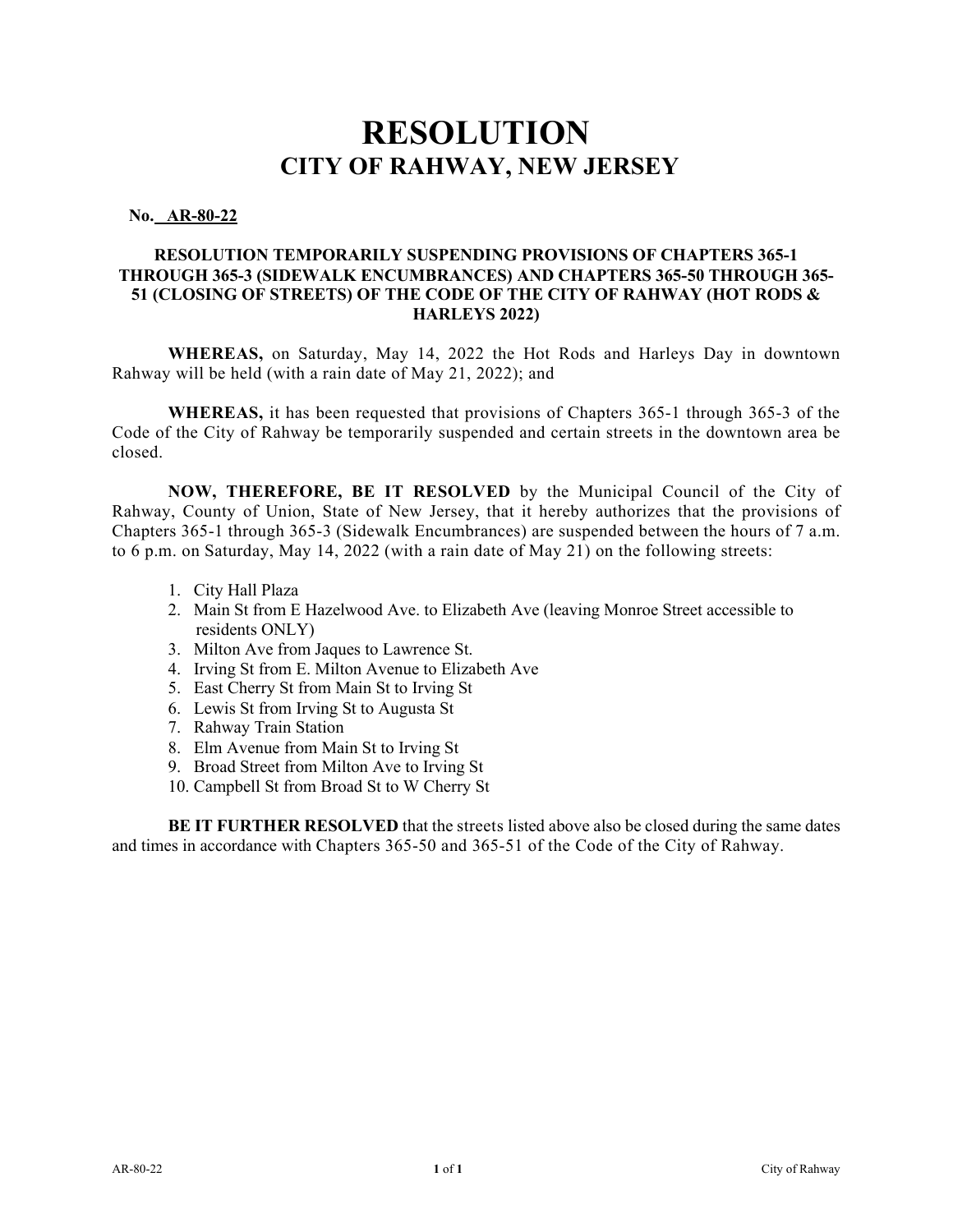### **No. AR-81-22**

#### **A RESOLUTION RECOGNIZING NATIONAL PUBLIC WORKS WEEK**

**WHEREAS,** Public Works Professionals focus on infrastructure, facilities and services that are of vital importance to sustainable and resilient communities and to the public health, high quality of life and wellbeing of the people of the City of Rahway; and

**WHEREAS**, these infrastructure, facilities and services could not be provided without the dedicated efforts of public works professionals, who are engineers, managers, and employees at all levels of government and the private sector, who are responsible for rebuilding, improving, and protecting our nation's transportation, water supply, water treatment, storm water management and solid waste systems, public buildings, and other structures and facilities essential for our citizens; and

**WHEREAS,** it is in the public interest for the citizens, civic leaders, and children in the City of Rahway to gain knowledge of and to maintain a progressive interest and understanding of the importance of public works and public works programs in their respective communities; and

WHEREAS the year 2022 marks the 62<sup>nd</sup> annual National Public Works Week sponsored by the American Public Works Association.

**NOW THEREFORE, BE IT RESOLVED** that the Municipal Council of the City of Rahway, County of Union, State of New Jersey, does hereby authorize the mayor to recognize National Public Works Week from May  $16<sup>th</sup> - May 20<sup>th</sup>$ , 2022. We urge all citizens to join with representatives of the American Public Works Association and government agencies in activities, events and ceremonies designed to pay tribute to our public works professionals, engineers, managers, and employees and to recognize the substantial contributions they make to protecting our national health, safety, and quality of life.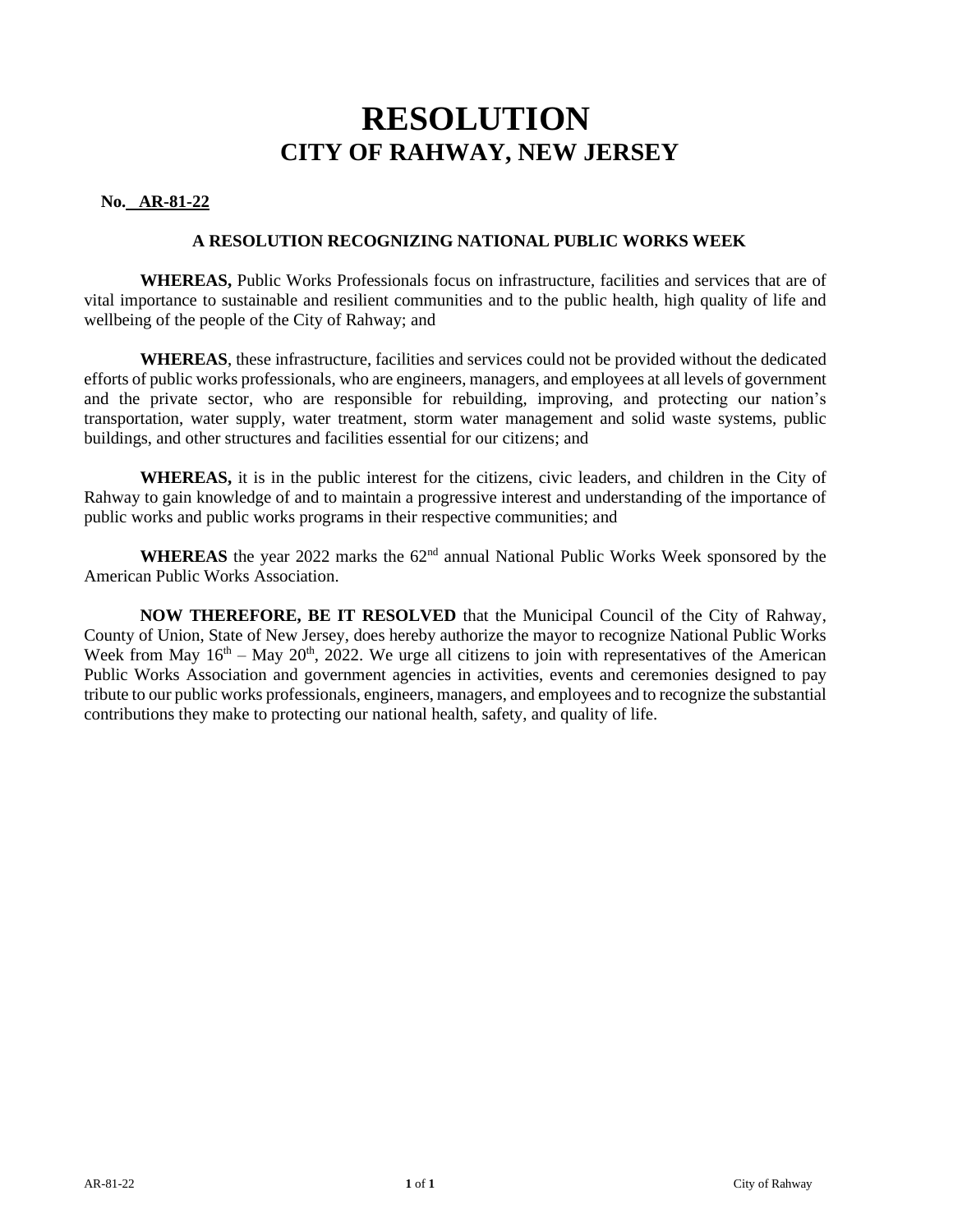### **No. AR-82-22**

### **RESOLUTION AUTHORIZING A PROFESSIONAL SERVICES CONTRACT FOR WHITESTONE ASSOCIATES, INC. LSRP SERVICES FOR 80 E. MILTON AVE**

**WHEREAS,** the City of Rahway requires the services of a Licensed Site Remediation Professional ("LSRP") to address requirements from the NJDEP for the site commonly known as 80 E. Milton Ave; and

**WHEREAS**, the City desires to award a contract to Whitestone Associates, Inc. to provide LSRP services.

**NOW, THEREFORE, BE IT RESOLVED** by the Municipal Council of the City of Rahway, County of Union, State of New Jersey, as follows:

- 1. The Mayor and Municipal Clerk of the City of Rahway are hereby authorized to execute a professional services agreement with Whitestone Associates in an amount not to exceed \$59,500.00.
- 2. A notice in accordance with this Resolution and the Local Public Contracts Law shall be published in the official newspaper of the City of Rahway as required by law within ten (10) days of its passage.
- 3. That an executed copy of the Contract and a copy of this Resolution shall be filed in the office of the Municipal Clerk of the City of Rahway and shall be available there for public inspection in accordance with the law.
- 4. This Resolution shall take effect immediately or as otherwise provided by law.
- 5. This contract is awarded without competitive bidding as a "Professional Service Agreement" under the provisions of the Local Public Contracts Law (N.J.S.A. 40:11-5) and under the fair and open process of the Local Unit Pay-To-Play Law, N.J.S.A. 19:44A-20.4 et seq.

Attached hereto is the certification of the Chief Financial Officer of the City of Rahway, which states that there are legally appropriated funds within the Current Fund – Account 01-201-20-165-028, to cover the cost of this contract.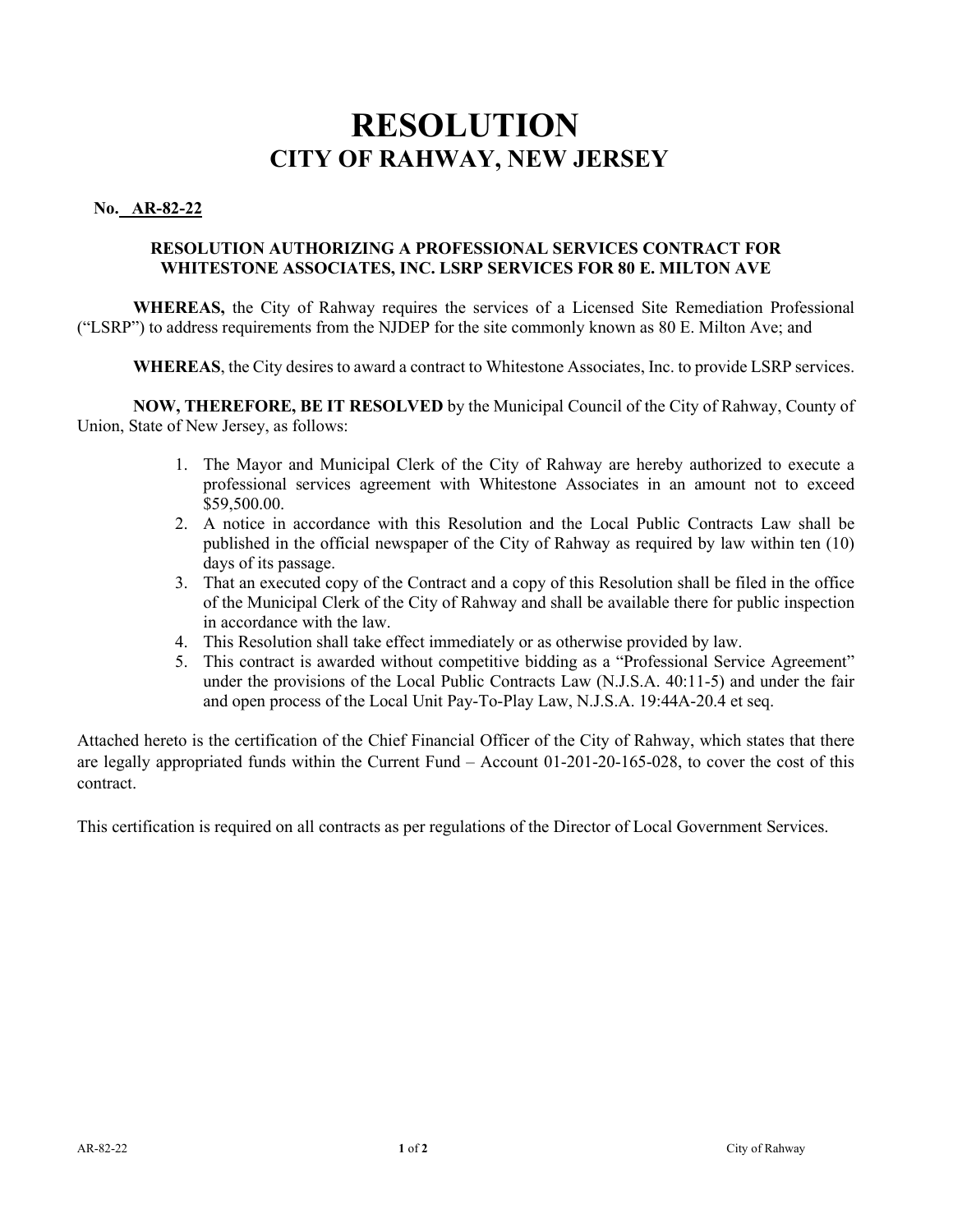April 11, 2022

Hon. Raymond A. Giacobbe, Mayor Members of the Municipal Council City of Rahway One City Hall Plaza Rahway, New Jersey 07065

### Re: RESOLUTION AUTHORIZING A PROFESSIONAL SERVICES CONTRACT FOR WHITESTONE ASSOCIATES, INC. LSRP SERVICES FOR 80 E. MILTON AVE

Dear Mayor and Council Members:

Please be advised that there are legally appropriated sufficient funds within the Current Fund – Account 01-201-20-165-028 to cover the cost of this contract.

This certification is required on all contracts as per regulations of the Director of Local Government Services.

Sincerely,

Frank C. Ruggiero Chief Financial Officer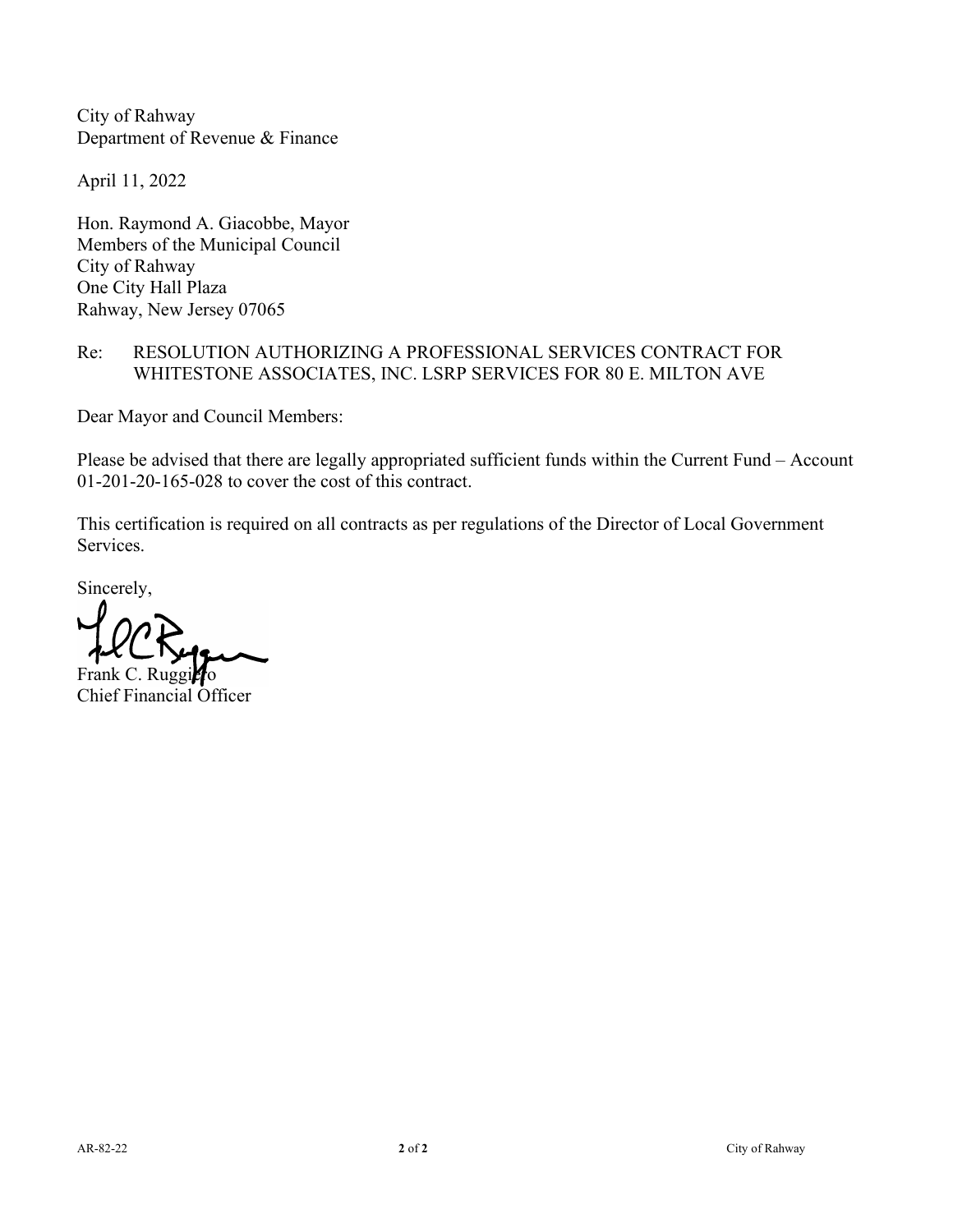**No. AR-83-22** 

### **RESOLUTION AUTHORIZING CONTRACT FINAL CHANGE ORDER TO S. BROTHERS INC. FOR ADDITIONAL IMPROVEMENTS FOR THE NJDOT FY2020 ROAD RESURFACING PROJECT FOR THE CITY OF RAHWAY, UNION COUNTY, NEW JERSEY**

**WHEREAS,** S. Brothers, Inc., 16 Sobechko Road, Manalapan, NJ 07726 was previously awarded a construction contract for the "NJDOT FY2020 Road Resurfacing Project" with a total project price of \$515,331.35; and

**WHEREAS,** the City of Rahway would like to complete additional paving on Jefferson Avenue (Lake Avenue to Meadow Avenue and Orchard Street to Intersection of Inman Avenue) and new concrete curbing and sidewalk work on Park Street; and

**WHEREAS,** Colliers Engineering has reviewed the request and prepared a summary dated March 16, 2022 which outlines the additional construction costs for said improvements in the amount of \$80,999.86; and

**WHEREAS,** the adjusted contract amount will be \$596,331.21 (15.72% above the original contract amount of \$515,331.35).; and

**WHEREAS,** the Chief Financial Officer has certified that sufficient funds are available within the current and/or previously adopted Ordinances for said purpose.

**NOW, THEREFORE, BE IT RESOLVED,** by the Municipal Council of the City of Rahway, County of Union, State of New Jersey, that the above referenced Final Change Order for additional work associated with the NJDOT FY2020 Road Resurfacing Project is awarded to S. Brothers, Inc. 16 Sobechko Road, Manalapan, NJ 07726 in the amount of \$80,999.86, (15.72% above the original contract amount of \$515,331.35).

Attached hereto is the certification of the Chief Financial Officer of the City of Rahway, which states that there are legally appropriated funds within the General Capital Fund - Account No. 04-215-55-699-105, to cover the cost of this contract.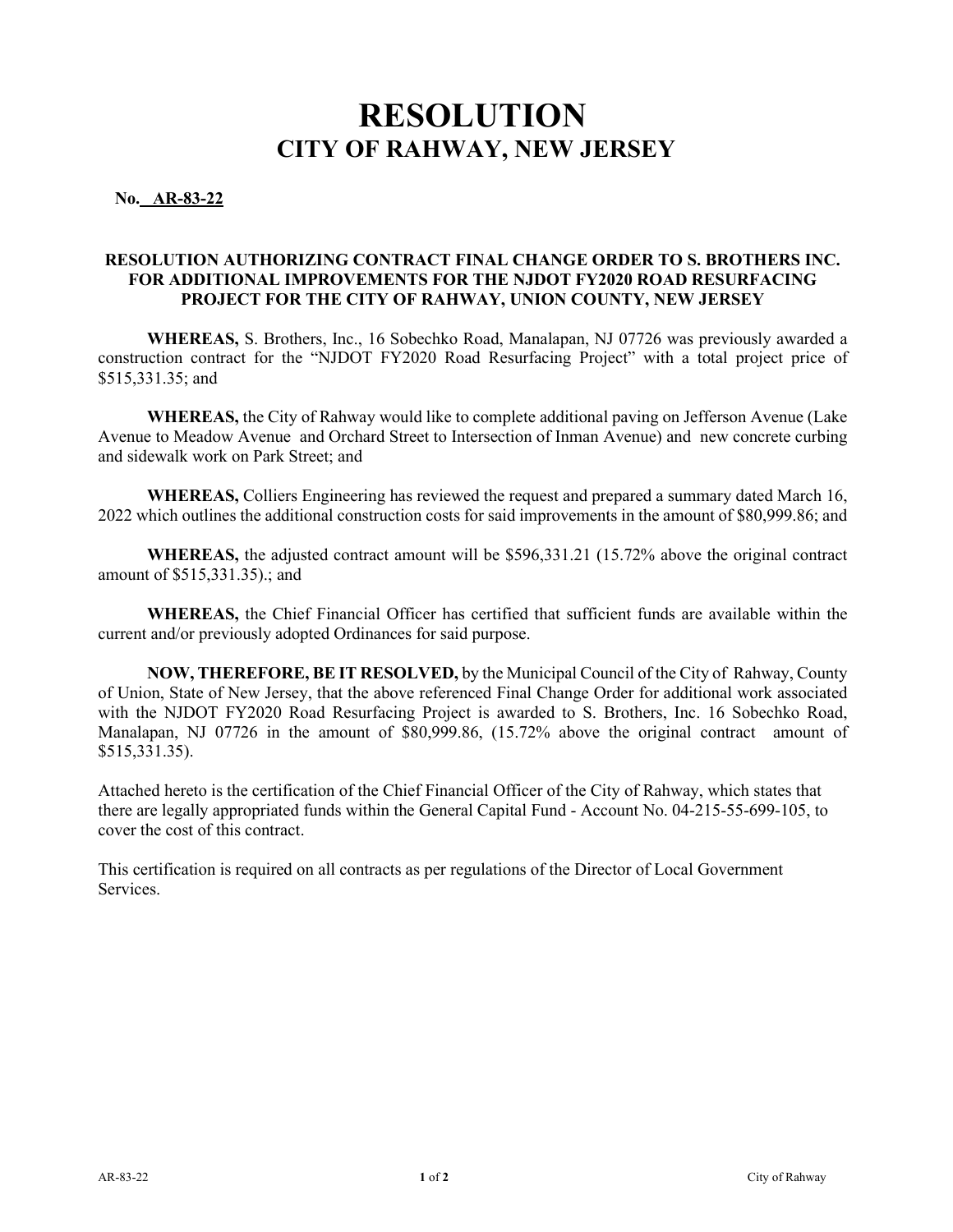April 11, 2022

Hon. Raymond A. Giacobbe, Mayor Members of the Municipal Council City of Rahway One City Hall Plaza Rahway, New Jersey 07065

### Re: RESOLUTION AUTHORIZING CONTRACT FINAL CHANGE ORDER TO S. BROTHERS INC. FOR ADDITIONAL IMPROVEMENTS FOR THE NJDOT FY2020 ROAD RESURFACING PROJECT FOR THE CITY OF RAHWAY, UNION COUNTY, NEW JERSEY

Dear Mayor and Council Members:

Please be advised that there are legally appropriated sufficient funds within the General Capital Fund - Account No. 04-215-55-699-105, to cover the cost of this contract.

This certification is required on all contracts as per regulations of the Director of Local Government Services.

Sincerely,

Fra

Chief Financial Officer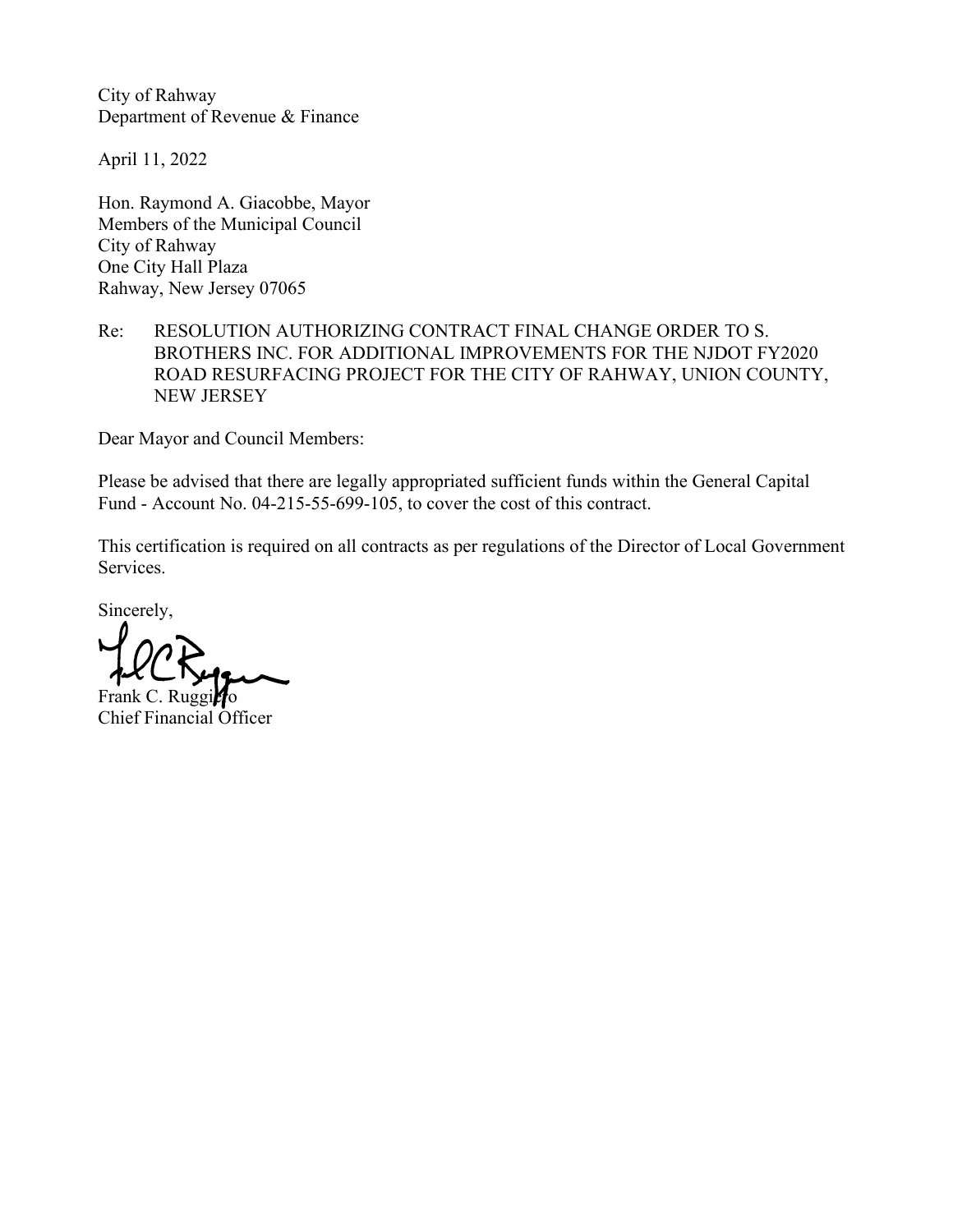### **No. AR-84-22**

### **A RESOLUTION AUTHORIZING THE EXECUTION OF A CONTRACT BETWEEN THE CITY OF RAHWAY AND SUEZ FOR PROFESSIONAL SERVICES ASSOCIATED WITH THE LEAD SERVICE LINE INVENTORY PROJECT**

**WHEREAS**, on July 22, 2021, New Jersey Governor, Phil Murphy, passed amendments to the Safe Drinking Water Act and Municipal and County Utilities Authorities Law that address Community Public Water Systems obligations for managing lead in drinking water; and

**WHEREAS,** the Safe Drinking Water Act amendment sets requirements for each Public Community Water System (PCWS) to begin physical inventorying of all service lines and provide an update on same by July 22, 2022 and each subsequent July 22 annually through July 22, 2031; and

**WHEREAS,** the City requires services to assist with preparation of the physical inventory of greater than 8,000 service lines; and

**WHEREAS,** Suez, the City's licensed water system operator, provided a proposal dated March 2022 to perform the aforementioned services which are outside of the scope of the current contract with the City of Rahway due to the services being associated with new amendments; and

**WHEREAS,** the City desires to award a contract to Suez, to provide professional services associated with Year 1 of the Lead Service Line Physical Inventory (up to 1,000 customers).

**NOW, THEREFORE, BE IT RESOLVED** by the Municipal Council of the City of Rahway, County of Union, State of New Jersey, that:

- 1. The Mayor and Municipal Clerk of the City of Rahway are hereby authorized to execute a professional services agreement with Suez in an amount not to exceed \$170,000.00.
- 2. A notice in accordance with this Resolution and the Local Public Contracts Law shall be published in the official newspaper of the City of Rahway as required by law within ten (10) days of its passage.
- 3. That an executed copy of the Contract and a copy of this Resolution shall be filed in the office of the Municipal Clerk of the City of Rahway and shall be available there for public inspection in accordance with law.
- 4. This Resolution shall take effect immediately or as otherwise provided by law.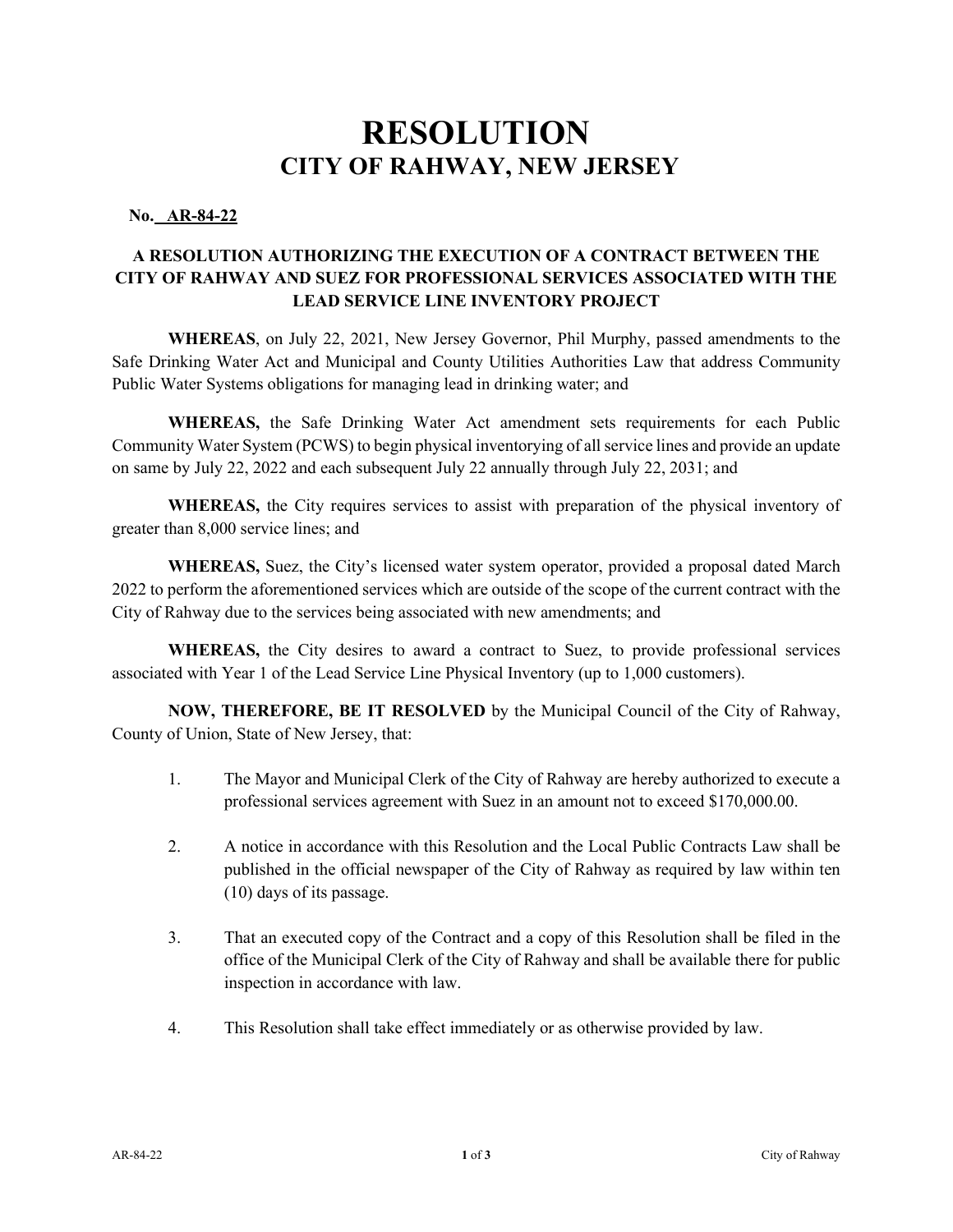Attached hereto is the certification of the Chief Financial Officer of the City of Rahway, which states that there are legally appropriated funds within Water Capital Fund, Account Number 06-215-55-921-108. to cover the cost of this contract.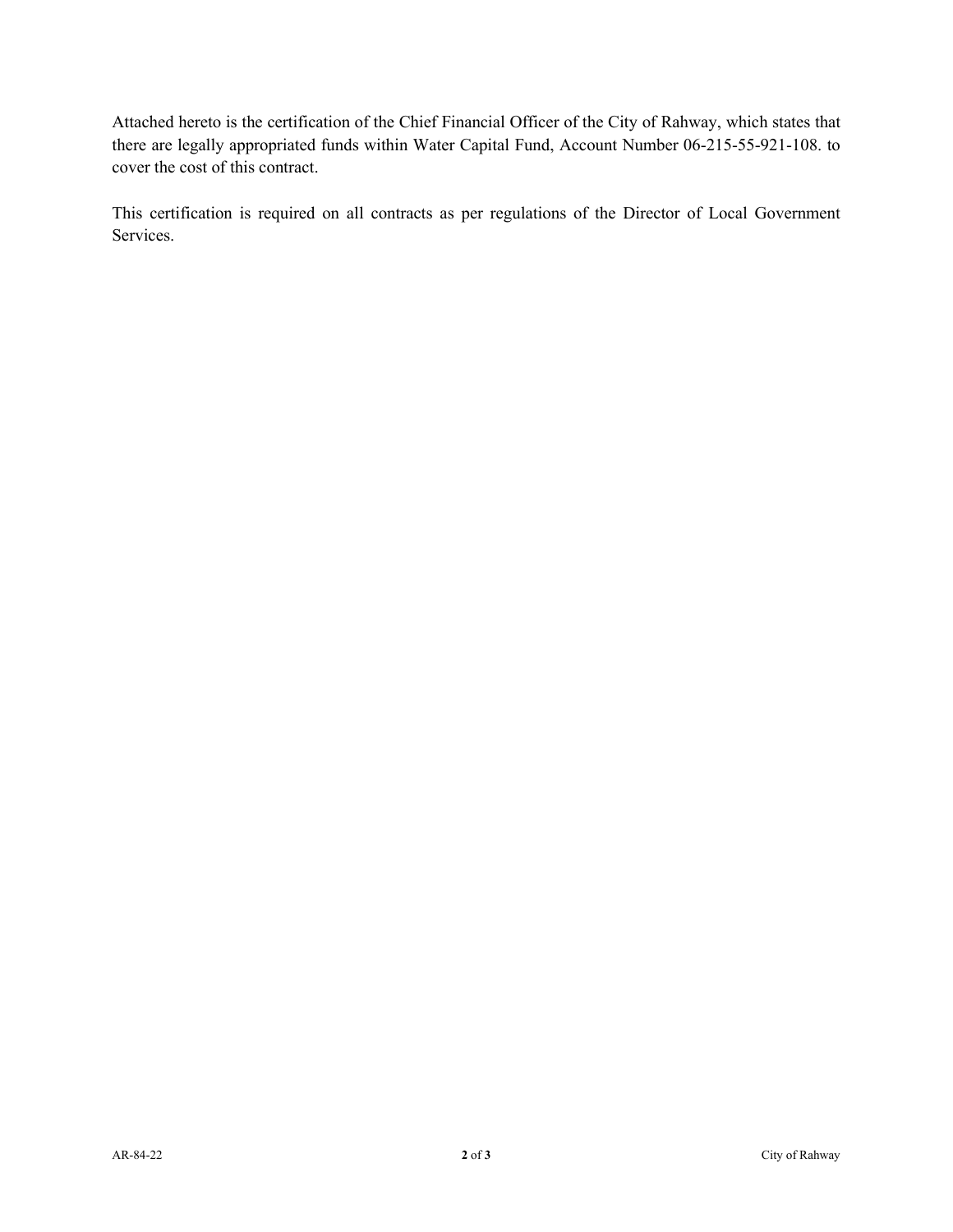April 11, 2022

Honorable Raymond A. Giacobbe, Mayor Members of the Municipal Council City of Rahway One City Hall Plaza Rahway, NJ 07065

### Re: A RESOLUTION AUTHORIZING THE EXECUTION OF A CONTRACT BETWEEN THE CITY OF RAHWAY AND SUEZ FOR PROFESSIONAL SERVICES ASSOCIATED WITH THE LEAD SERVICE LINE INVENTORY PROJECT

Dear Mayor and Council Members:

Please be advised that there are legally appropriated sufficient funds within the Water Capital Fund, Account Number 06-215-55-921-108, to cover the cost of this contract.

Sincerely, Frank C. Ruggino

Chief Financial Officer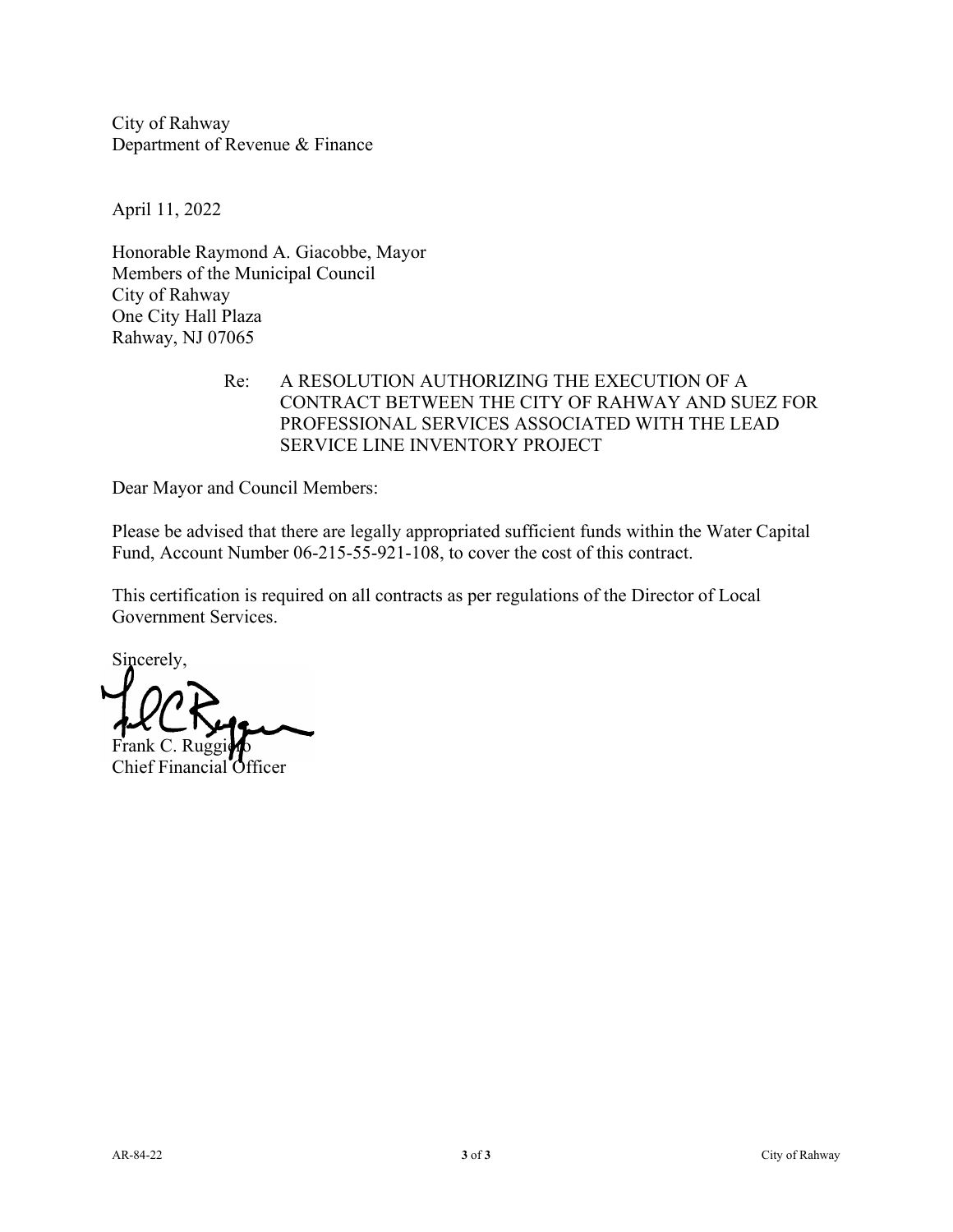### **No. AR-85-22**

### **A RESOLUTION AUTHORIZING THE EXECUTION OF A CONTRACT BETWEEN THE CITY OF RAHWAY AND SUEZ FOR PROFESSIONAL SERVICES ASSOCIATED WITH THE LEAD SERVICE LINE REPLACEMENT PLAN PROJECT**

**WHEREAS**, on July 22, 2021, New Jersey Governor, Phil Murphy, passed amendments to the Safe Drinking Water Act and Municipal and County Utilities Authorities Law that address Community Public Water Systems obligations for managing lead in drinking water; and

**WHEREAS,** the Safe Drinking Water Act amendment sets requirements for each Public Community Water System (PCWS) to prepare a Lead Service Line Replacement Plan by July 22, 2022; and

**WHEREAS,** the City requires services to assist with the preparation of the Lead Service Line Replacement Plan; and

**WHEREAS,** Suez, the City's licensed water system operator, provided a proposal dated March 2022 to perform the aforementioned services which are outside of the scope of the current contract with the City of Rahway due to the services being associated with new amendments; and

**WHEREAS,** the City desires to award a contract to Suez, to provide professional services associated with the Lead Service Line Replacement Plan Project.

**NOW, THEREFORE, BE IT RESOLVED,** by the Municipal Council of the City of Rahway, County of Union, State of New Jersey, that:

- 1. The Mayor and Municipal Clerk of the City of Rahway are hereby authorized to execute a professional services agreement with Suez. in an amount not to exceed \$75,000.00.
- 2. A notice in accordance with this Resolution and the Local Public Contracts Law shall be published in the official newspaper of the City of Rahway as required by law within ten (10) days of its passage.
- 3. That an executed copy of the Contract and a copy of this Resolution shall be filed in the office of the Municipal Clerk of the City of Rahway and shall be available there for public inspection in accordance with law.
- 4. This Resolution shall take effect immediately or as otherwise provided by law.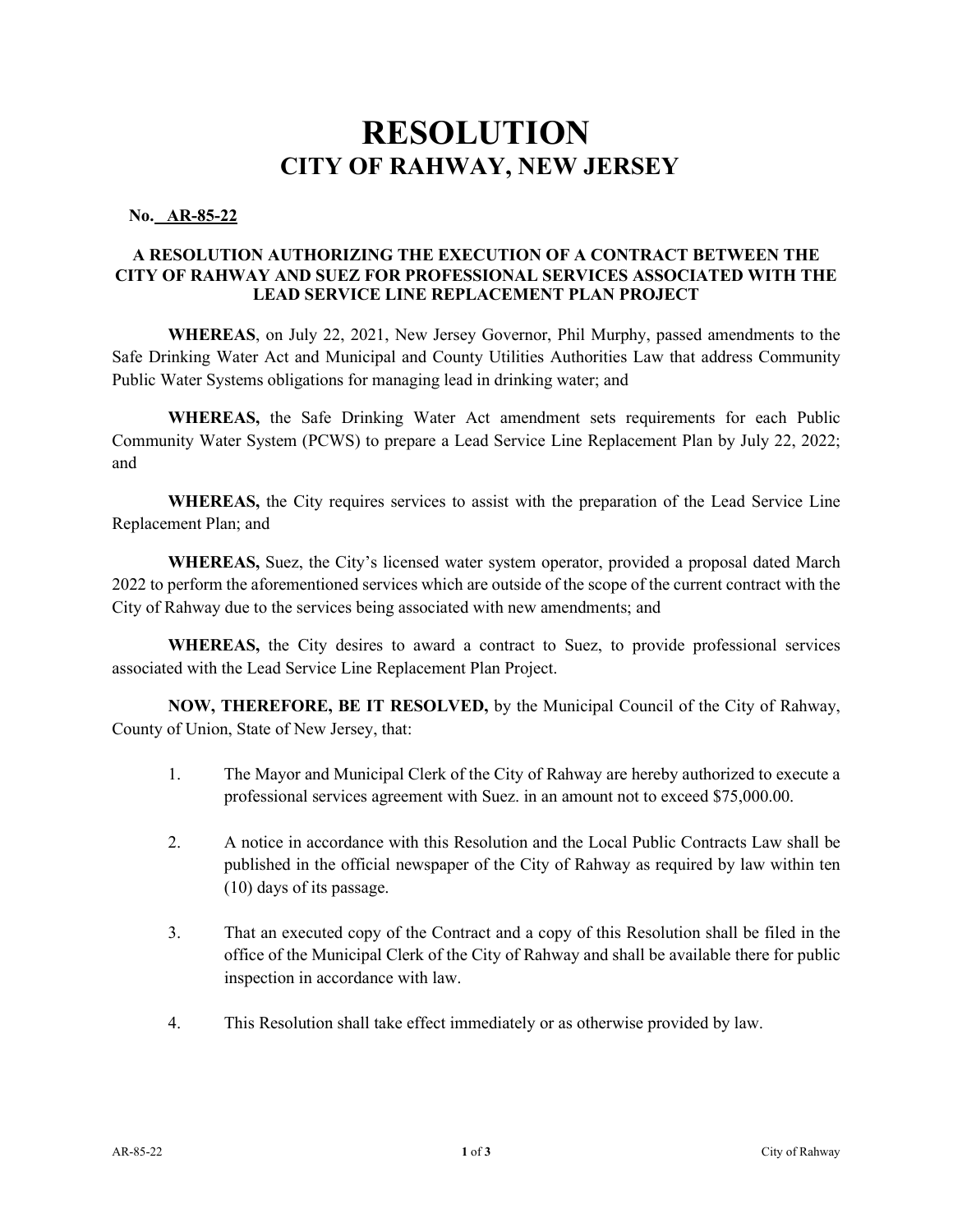Attached hereto is the certification of the Chief Financial Officer of the City of Rahway, which states that there are legally appropriated funds within Water Capital Fund, Account Number 06-215-55-921-108. to cover the cost of this contract.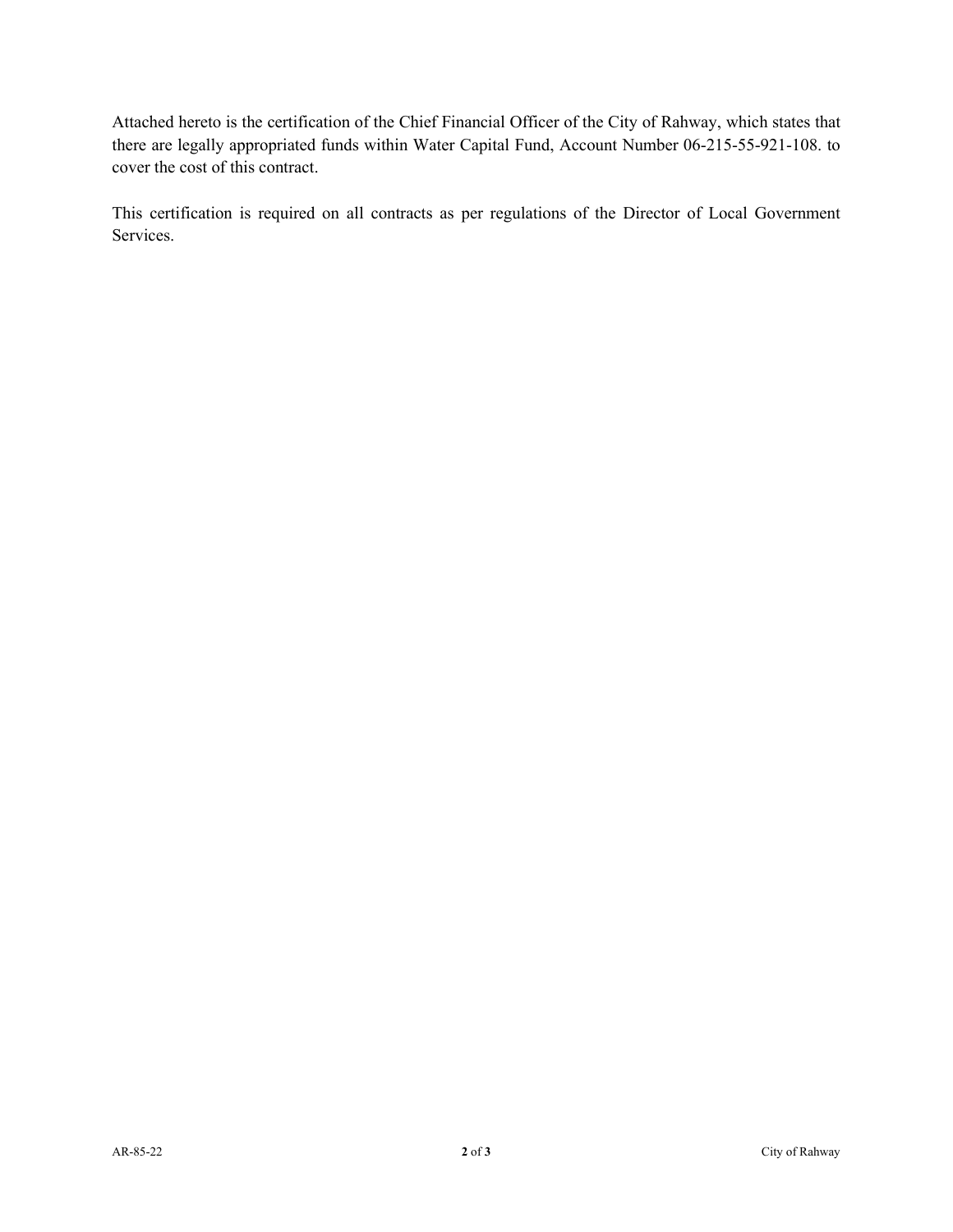April 11, 2022

Honorable Raymond A. Giacobbe, Mayor Members of the Municipal Council City of Rahway One City Hall Plaza Rahway, NJ 07065

### Re: A RESOLUTION AUTHORIZING THE EXECUTION OF A CONTRACT BETWEEN THE CITY OF RAHWAY AND SUEZ FOR PROFESSIONAL SERVICES ASSOCIATED WITH THE LEAD SERVICE LINE REPLACEMENT PLAN PROJECT

Dear Mayor and Council Members:

Please be advised that there are legally appropriated sufficient funds within the Water Capital Fund, Account Number 06-215-55-921-108, to cover the cost of this contract.

Sincerely, Frank C. Ruggino

Chief Financial Officer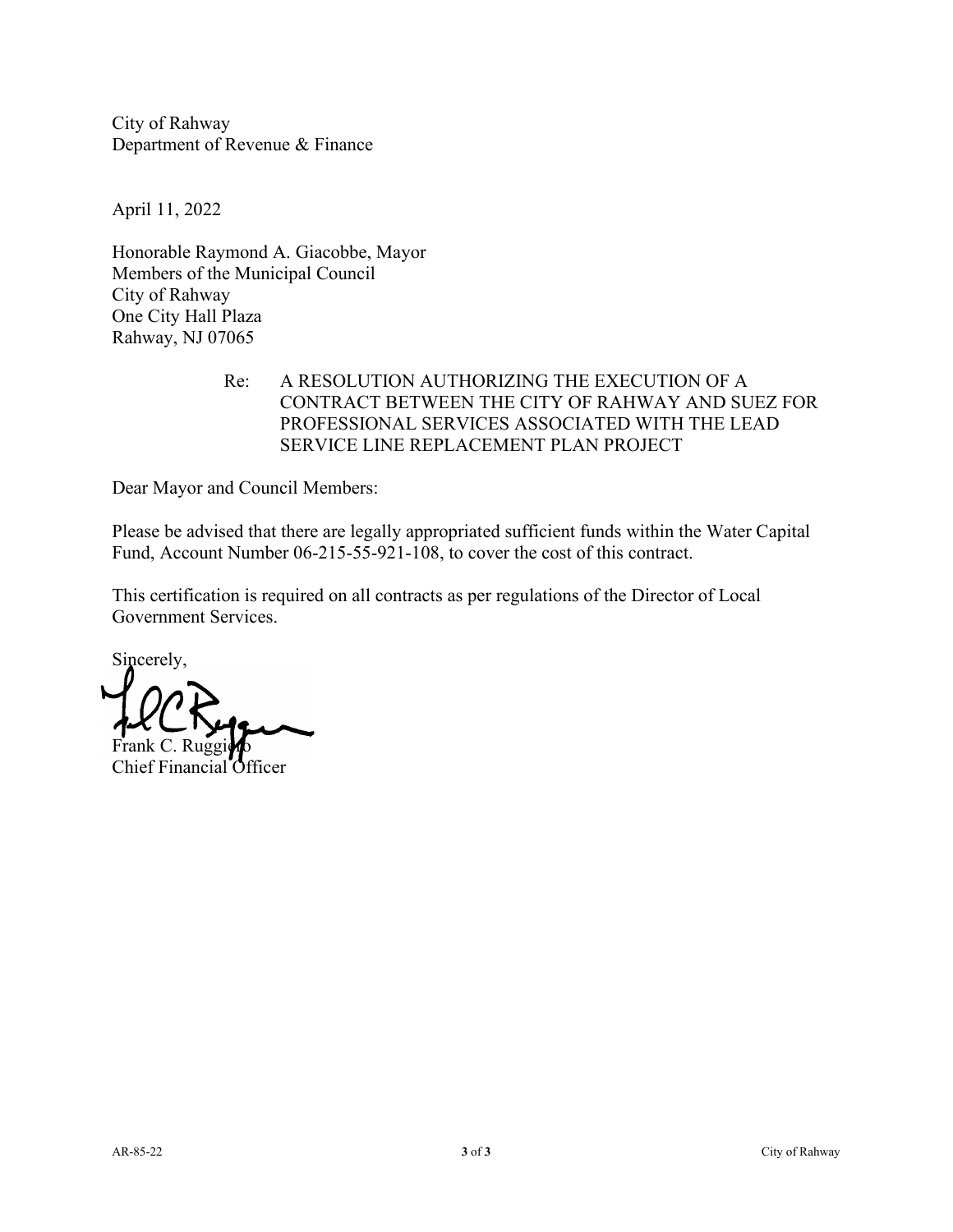### **No. AR-86-22**

### **RESOLUTION RATIFYING PAYMENT TO BERTO CONSTRUCTION FOR EMERGENCY SANITARY SEWER REPAIRS AT THE INTERSECTION OF FULTON STREET AND EAST HAZELWOOD AVENUE, PURSUANT TO N.J.S.A 40A11-6**

**WHEREAS,** N.J.S.A. 40A:11-6(b) states that "Upon the furnishing of such goods or services…the contractor furnishing such goods or services shall be entitled to be paid therefor and the contracting unit shall be obligated for said payment…."; and

**WHEREAS,** a condition exists affecting the public health, safety, or welfare requiring the immediate delivery of goods or services; and

**WHEREAS,** due to a damaged sanitary sewer main in the area of the intersection of Fulton Street and East Hazelwood Avenue, a sinkhole within the roadway formed creating a very hazardous condition along and across the pavement of East Hazelwood Avenue; and

**WHEREAS,** Berto Construction (the "Contractor") submitted a payment request for work performed to excavate the location of the damaged sanitary sewer main, replace the damaged section of the sanitary sewer main, restore the damaged pavement; and

**WHEREAS,** the City Engineer has reviewed the repair and determined it to be acceptable and recommends that the Contractor be paid \$10,723.77; and

**BE IT RESOLVED,** by the Municipal Council of the City of Rahway, County of Union, State of New Jersey, that a payment to Berto Construction for emergency work in the amount of ten thousand seven hundred twenty-three dollars and seventy seven cents (\$10,723.77) is hereby ratified and authorized pursuant to N.J.S.A, 40:11-6(b).

Attached hereto is the certification of the Chief Financial Officer of the City of Rahway, which states that there are legally appropriated funds within the Current Fund- Account 11-216-55-110-105, to cover the cost of this payment.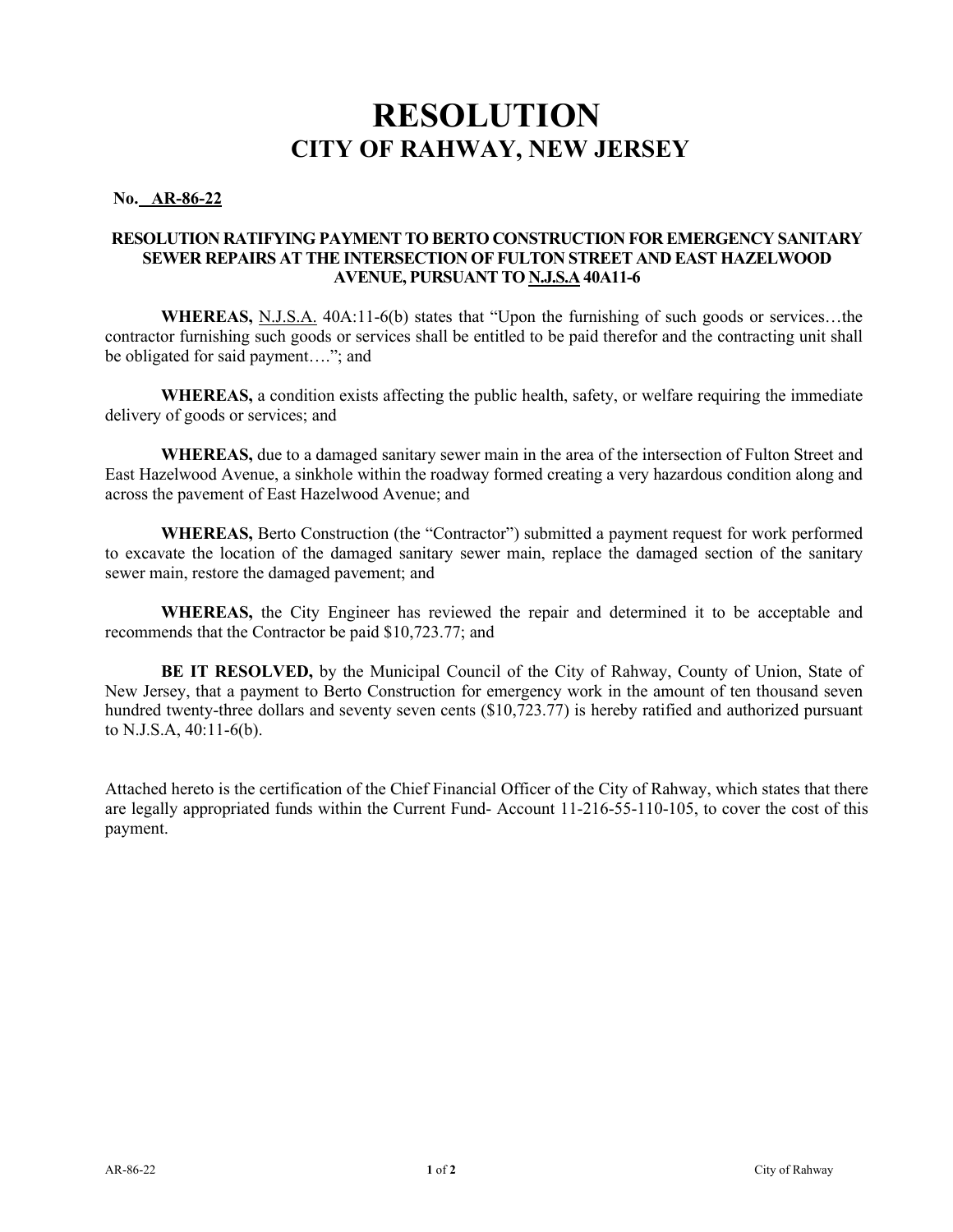April 11, 2022

Honorable Raymond A. Giacobbe, Mayor Members of the Municipal Council City of Rahway One City Hall Plaza Rahway, NJ 07065

### Re: RESOLUTION RATIFYING PAYMENT TO BERTO CONSTRUCTION FOR EMERGENCY SANITARY SEWER REPAIRS AT THE INTERSECTION OF FULTON STREET AND EAST HAZELWOOD AVENUE, PURSUANT TO N.J.S.A 40A11-6

Dear Mayor and Council Members:

Please be advised that there are legally appropriated sufficient funds within the Current Fund-Account 11-216-55-110-105, to cover the cost of this contract.

Sincerely, Frank C. Ruggi

Chief Financial Officer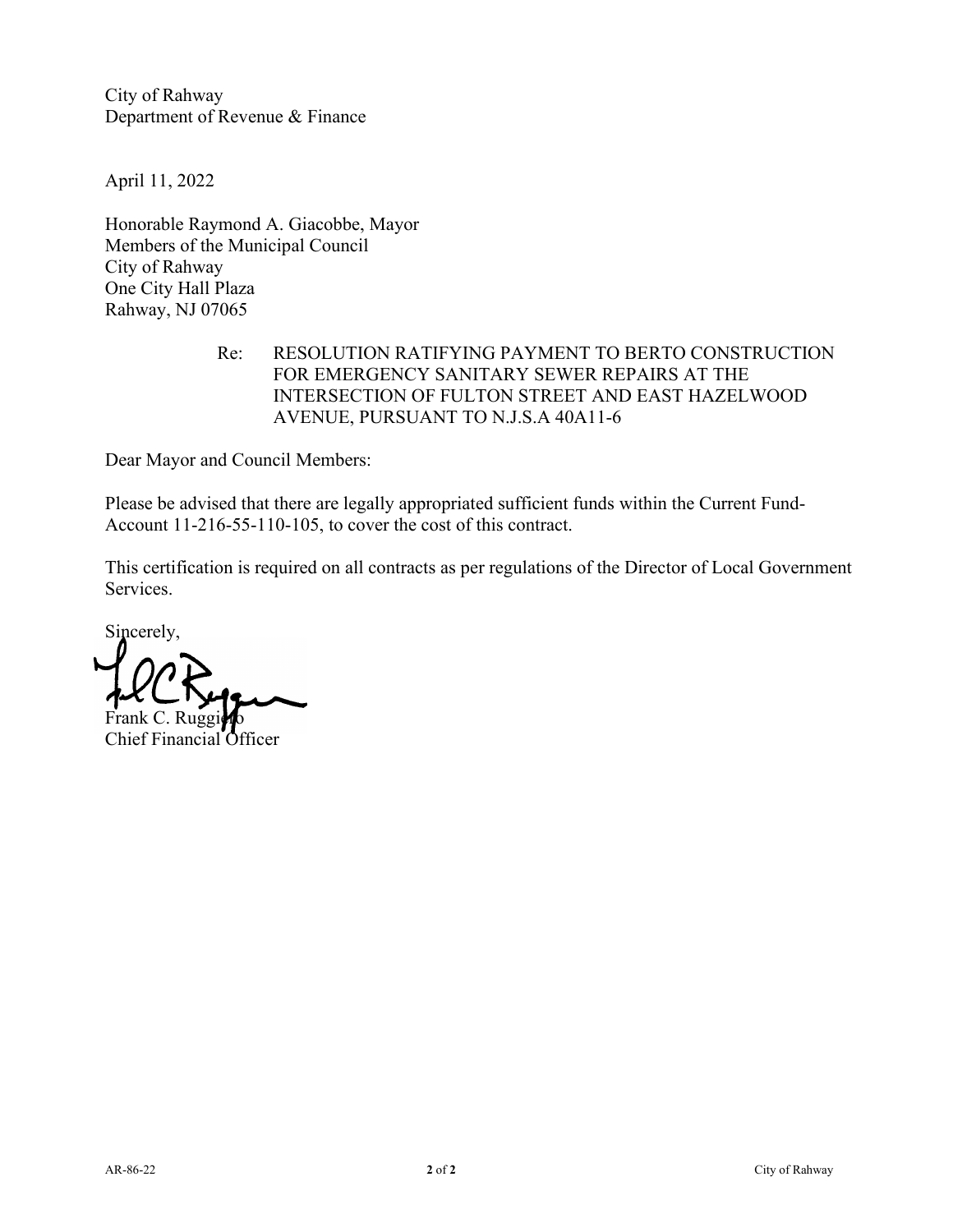### **No. AR-87-22**

### **RESOLUTION AUTHORIZING SUEZ TO CONSTRUCT WATERMAIN AND SERVICE IMPROVEMENTS ON W. HAZELWOOD AVENUE FROM ST. GEORGES AVE. TO PIERPONT STREET WITHIN THE CITY OF RAHWAY IN THE AMOUNT NOT TO EXCEED \$750,000.00**

**WHEREAS,** Suez, as contracted operator of the City's water system has determined and recommended items and systems on West Hazelwood Avenue between St. Georges Avenue and Pierpont Street that are in need of replacement or rehabilitation; and

**WHEREAS**, Suez's recommendations include replacement of the water mains and services; and

**WHEREAS,** Suez, as contracted operator of the City's water treatment plant and infrastructure, is obligated to make these improvements and has provided costs for the same as requested by the City; and

**WHEREAS,** Suez has submitted proposals totaling \$750,000.00 for these water system improvements; and

**WHEREAS,** The City Engineer has reviewed the conditions and proposals and recommends that this work be performed to efficiently and safely operate the water system; and

**WHEREAS,** the City's Chief Financial Officer has reviewed the available funds and has determined that sufficient funds are available to award this Contract.

**NOW, THEREFORE, BE IT RESOLVED** by the Municipal Council of the City of Rahway, County of Union, State of New Jersey, that the request for Suez to Construct Watermain and Services on West Hazelwood Avenue from St. Georges Avenue to Pierpont Street in the amount not to exceed Seven Hundred Fifty Thousand Dollars (\$750,000.00) is hereby authorized.

Attached hereto is the certification of the Chief Financial Officer of the City of Rahway, which states that there are legally appropriated funds within Ordinance No. O-34-21, and General Capital Fund - Account No. 06-216- 55-933-105, to cover the cost of this contract.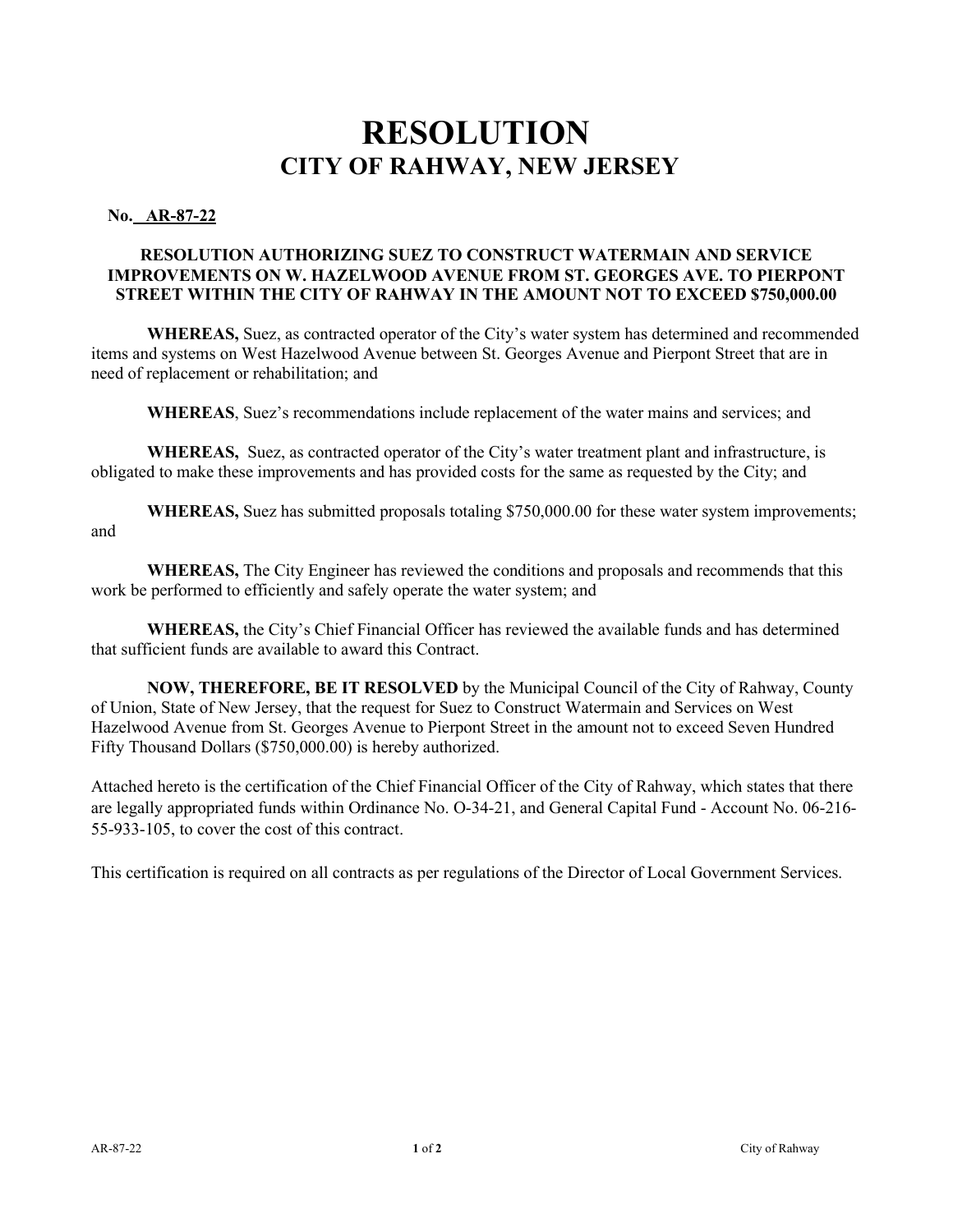April 11, 2022

Honorable Raymond A. Giacobbe, Mayor Members of the Municipal Council City of Rahway One City Hall Plaza Rahway, NJ 07065

> Re: RESOLUTION AUTHORIZING SUEZ TO CONSTRUCT WATERMAIN AND SERVICE IMPROVEMENTS ON W. HAZELWOOD AVENUE FROM ST. GEORGES AVE. TO PIERPONT STREET WITHIN THE CITY OF RAHWAY IN THE AMOUNT NOT TO EXCEED \$750,000.00

Dear Mayor and Council Members:

Please be advised that there are legally appropriated sufficient funds within Ordinance No. O-34-21, and General Capital Fund - Account No. 06-216-55-933-105, to cover the cost of this contract.

Sincerely, Frank C. Ruggino

Chief Financial Officer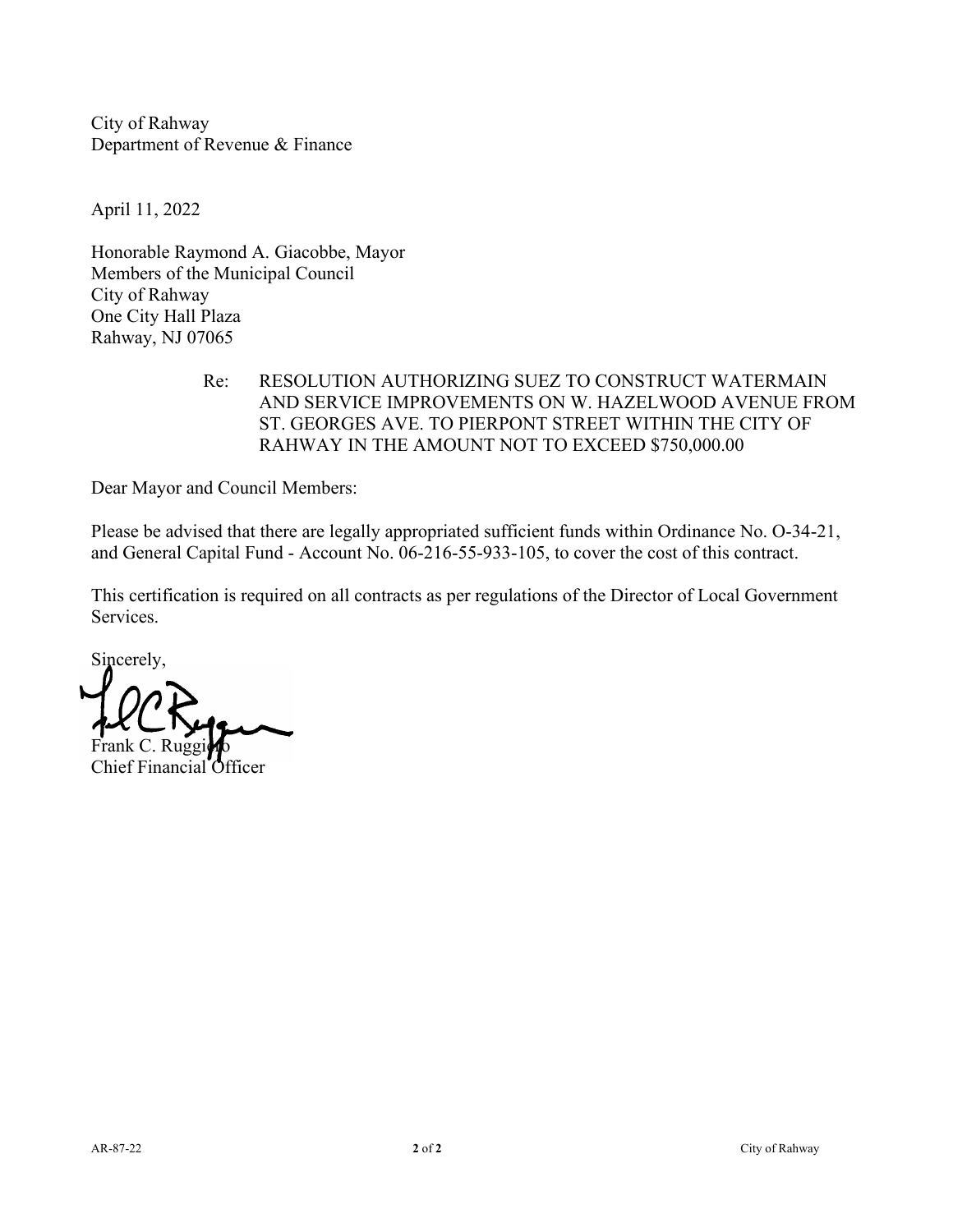**No. AR-88-22** 

#### **RESOLUTION AUTHORIZING RELEASE OF A PERFORMANCE BOND TO R2-N2 PROPERTIES LLC, 160 HOPPER AVENUE, WALDWICK, NJ, FOR EAST CHERRY STREET, BLOCK 318, LOT 18, 19, 20, 21, 1.03 SUBJECT TO THE ACCEPTANCE OF A MAINTENANCE BOND**

**WHEREAS,** the City Engineer has conducted a review toward release of Performance Bond #9238126 dated March 25, 2022 in the amount of \$204,387.76 for the project at East Cherry Street, Block 318 Lots 18-21 and 23; and

**WHEREAS,** the municipal council of the City of Rahway will accept a Maintenance Bond prior to the release of the performance bond; and

**WHEREAS,** the City Engineer recommends formal release of the Performance Bond.

**NOW, THEREFORE, BE IT RESOLVED** by the Municipal Council of the City of Rahway, County of Union, State of New Jersey, as follows:

1. The Treasurer is authorized and directed to return the Performance Bond #9238126 in the amount of \$204,387.76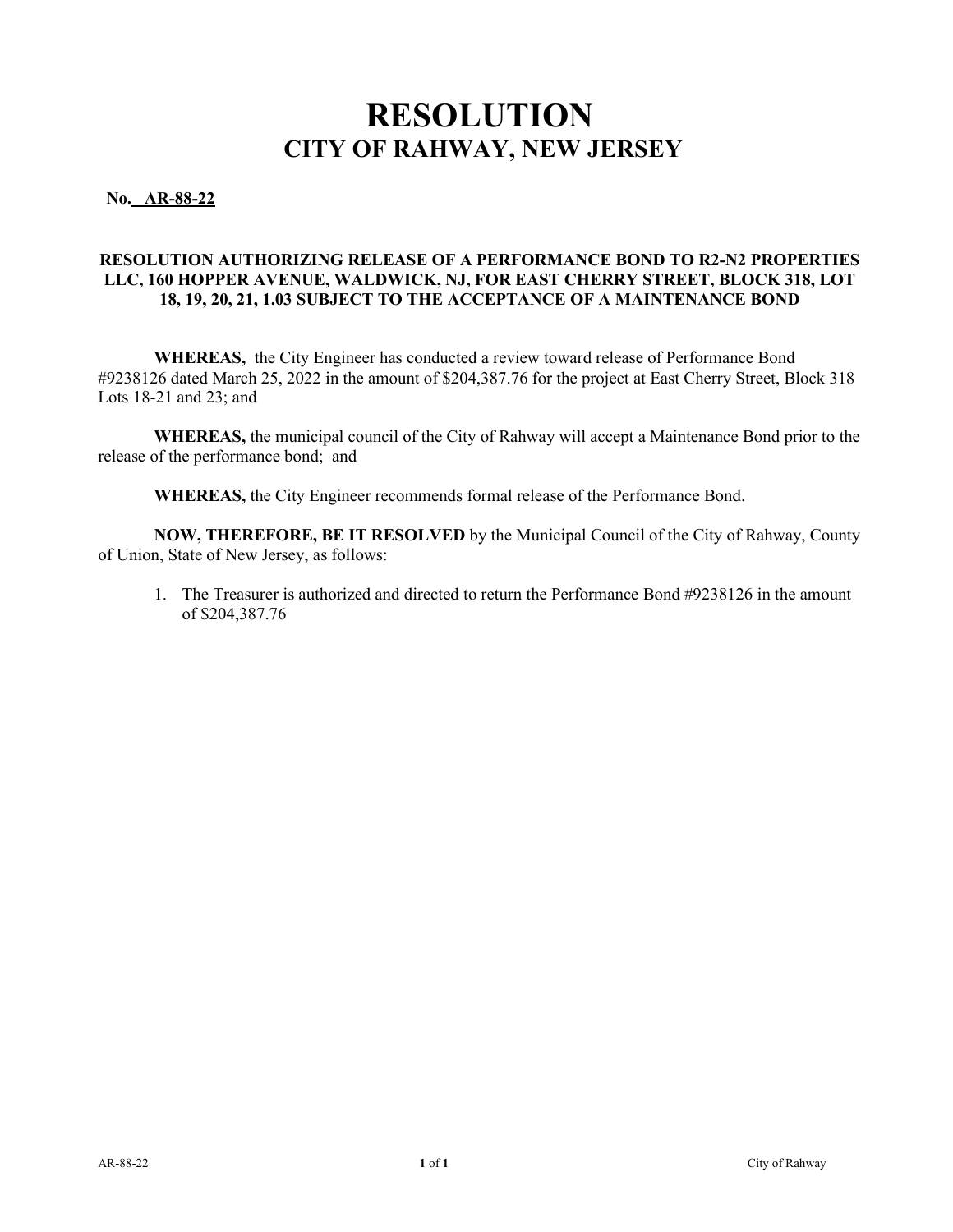### **No. AR-89-22**

#### **RESOLUTION AUTHORIZING A DISABLED VETERAN EXEMPTION (RENE MARTINEZ)**

**WHEREAS**, property known as Lot 12, Block 147, more commonly known as 254 Elm Ave, in Rahway, NJ is owned by Rene Martinez; and

 **WHEREAS**, Rene Martinez, who had qualified as a one hundred percent Disabled Veteran under the provision of the N.J.S.A 54; 4-3.30, causing his property to be exempt from taxation at the local level beginning with the 1st Quarter Calendar Year 2022 as verified by the Tax Assessor; and

**WHEREAS**, the Tax Bills for the four quarters of Calendar Year 2022 were generated from the 2021 Assessor's Tax Lists, as required under regulations promulgated by the New Jersey Division of Local Government Services in The Department of Community Affairs pursuant to N.J.S.A. 54:4-64, thus presenting this property owner with a tax bill for the calendar year 2022, while the property is correctly classified as being Tax Exempt for the same period.

 **NOW, THEREFORE, BE IT RESOLVED** that the Tax Collector be, and he hereby is, authorized and directed to cancel and refund any monies paid for the first half of 2022; in the amount of \$3,239.17 on the property known and designated as Lot 12, Block 147.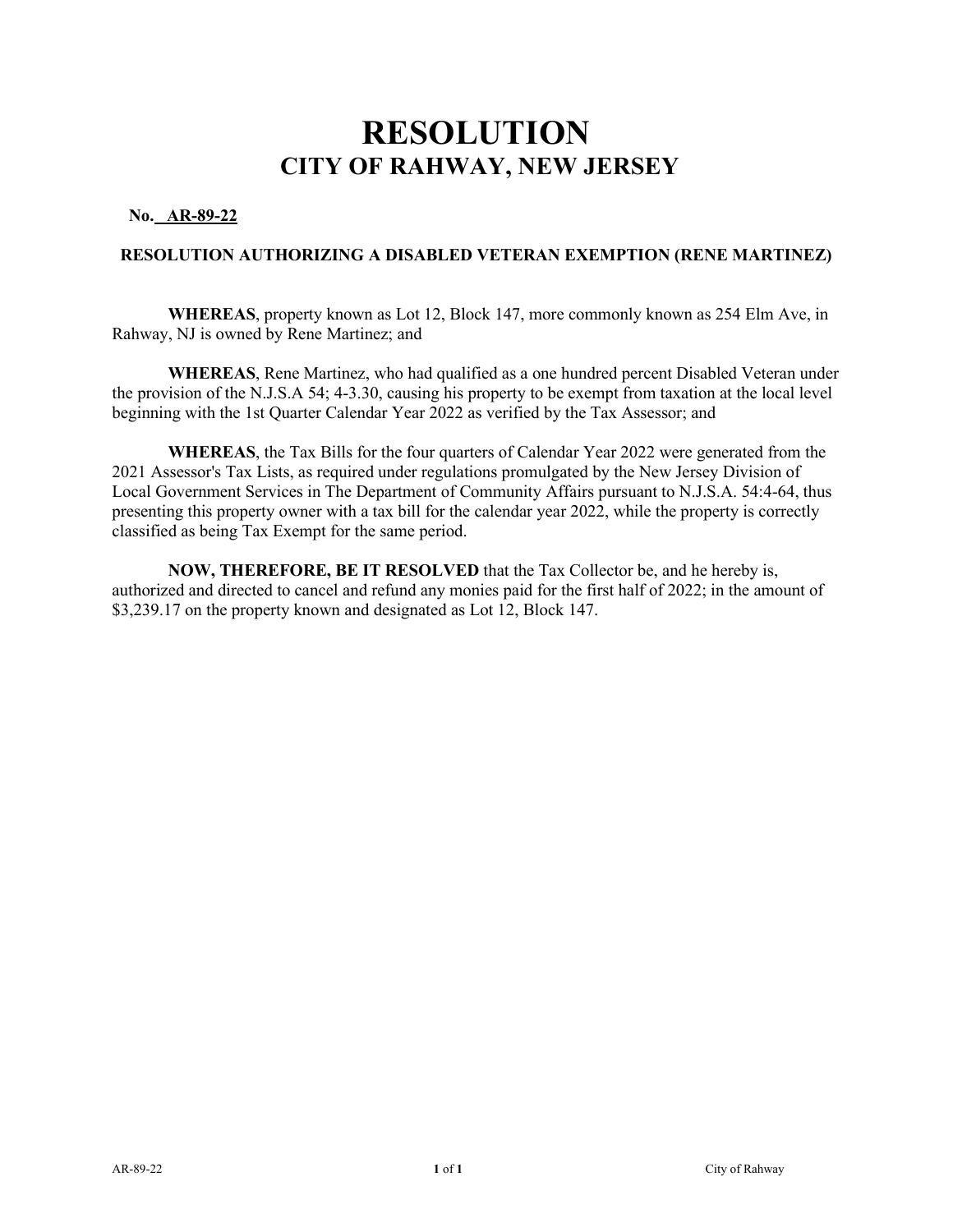**No. AR-90-22** 

### **RESOLUTION TO DESIGNATE INGERMAN DEVELOPMENT COMPANY, LLC, AS THE SOLE REDEVELOPER OF CERTAIN LOTS LOCATED ALONG ESTERBROOK AVENUE**

**WHEREAS,** the City of Rahway ("City") seeks to approve a redeveloper for the purpose of redeveloping 1430 Esterbrook Avenue, Rahway, New Jersey (also known as Block 151, Lots 7, 20, 21, 22, 23 in the City of Rahway) (the "Property") into an approximately 60-unit affordable senior housing community (the "Project"); and

**WHEREAS**, it is anticipated that the Project will be financed through the usage of some or all of the following sources: Low Income Housing Tax Credits (expected to be 4% tax credits); tax credits through the Aspire program; tax exempt bond proceeds; HOME Funds from Union County; American Rescue Plan Funds from Union County; first mortgage financing; and/or other sources of funds to be identified in the future; and

**WHEREAS,** Ingerman Development Company, LLC, together with its affiliates (collectively, "IDC"), is a highly experienced affordable housing development firm in the State of New Jersey and Mid-Atlantic region that has successfully developed more than 8,000 affordable units and secured in excess of \$1 billion in financing for such projects over the past 30 years; and

**WHEREAS,** IDC recently successfully developed The Willows at Rahway as a 58-unit family apartment community; and

**WHEREAS,** the City has determined that it is in its best interest to approve, appoint, and designate IDC as the exclusive redeveloper in connection with the Project.

**NOW, THEREFORE, BE IT RESOLVED** by the City Council of the City of Rahway that Ingerman Development Company, LLC is hereby approved, appointed, and designated as the exclusive redeveloper with respect to the Project; and

**BE IT FURTHER RESOLVED** that the City is authorized, as a means to facilitate the effectuation of the Project, to acquire the Property and transfer or ground lease it to IDC, as may be later mutually determined by and between the City and IDC; and

**BE IT FURTHER RESOLVED** that the City is authorized to negotiate a Redeveloper Agreement, PILOT Agreement, and/or such other documents as may be deemed necessary or desirable (collectively, the "Documents") for the Project with IDC.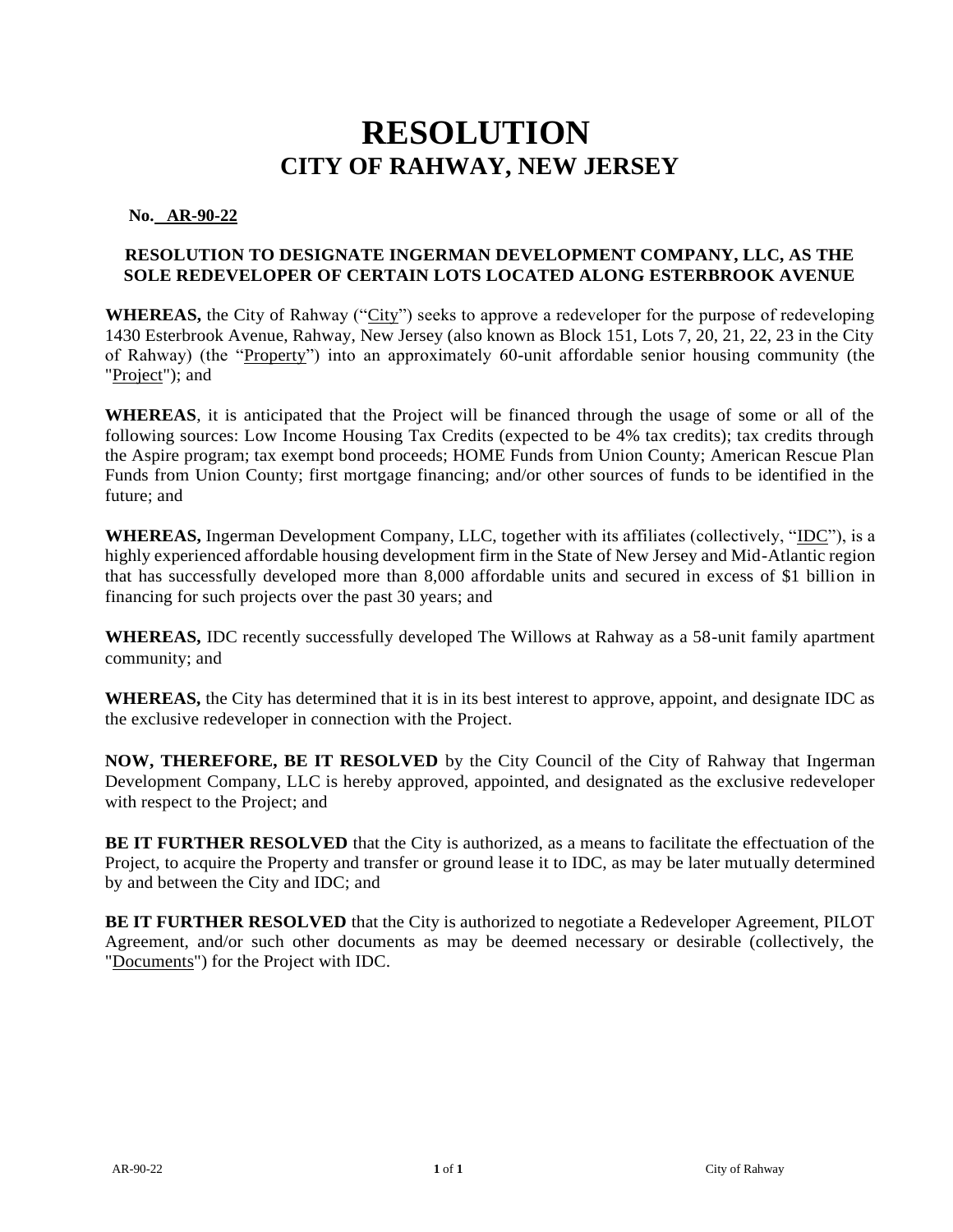**No. AR-91-22 Date of Adoption:** 

### **RESOLUTION AUTHORIZING A CONTRACT TO TRIBU PARTNERS LLC FOR SERVICES RELATED TO PERSONNEL MATTERS FOR CITY OF RAHWAY**

- **WHEREAS**, the City of Rahway has a need for services related to personnel matters; and
- **WHEREAS**, the Qualified Purchasing Agent has determined and certified in writing that the value of the services will be below the \$44,000 bid threshold; and
- **WHEREAS**, the anticipated term of this contract shall be one year on an on-call basis; and
- **WHEREAS**, the Business Administrator recommends that a contract be awarded in an amount not to exceed \$25,000; and
- **WHEREAS**, Tribu Partners LLC has completed and submitted a Business Entity Disclosure Certification which certifies that Tribu Partners LLC has not made any reportable contributions to a political or candidate committee in the City of Rahway in the previous one year, and that the contract will prohibit Tribu Partners LLC from making any reportable contributions through the term of the contract; and
- **WHEREAS**, the Chief Financial Officer has certified that there are sufficient funds in the Current Fund, to cover the cost of this contract – N.J.A.C. 5:30-5-4.
- **NOW THEREFORE, BE IT RESOLVED** by the Municipal Council of the City of Rahway, County of Union, State of New Jersey that the Mayor, or Business Administrator as the Mayor's designee, and City Clerk are hereby authorized to enter into a contract with Tribu Partners LLC, 382 Springfield Avenue, Suite 217, Summit, New Jersey 07901as described herein; and
- **BE IT FURTHER RESOLVED** that the Business Disclosure Entity Certification and the Determination of Value be placed on file with this resolution.

Attached hereto is the certification of the Chief Financial Officer of the City of Rahway, which states that there are legally appropriated sufficient funds within the Current Fund – Account 01- 201-20-155 to cover the cost of this contract.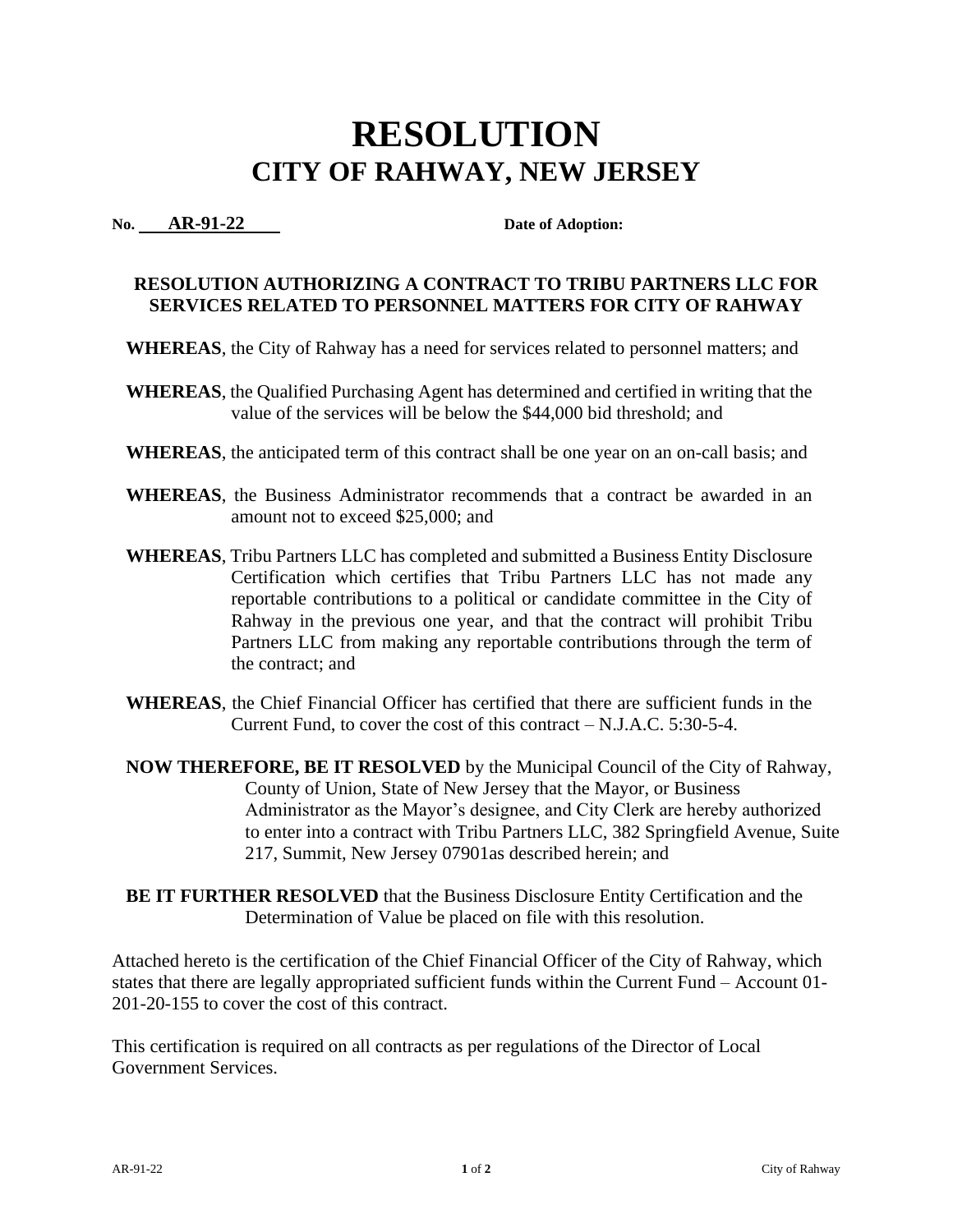April 11, 2022

Hon. Raymond A. Giacobbe, Mayor Members of the Municipal Council City of Rahway One City Hall Plaza Rahway, New Jersey 07065

### Re: RESOLUTION AUTHORIZING A CONTRACT TO TRIBU PARTNERS LLC FOR SERVICES RELATED TO PERSONNEL MATTERS FOR CITY OF RAHWAY

Dear Mayor and Council Members:

Please be advised that there are legally appropriated sufficient funds within the Current Fund – Account 01-201-20-155, to cover the cost of this contract.

Sincerely, Frank C. Ruggier

Chief Financial Officer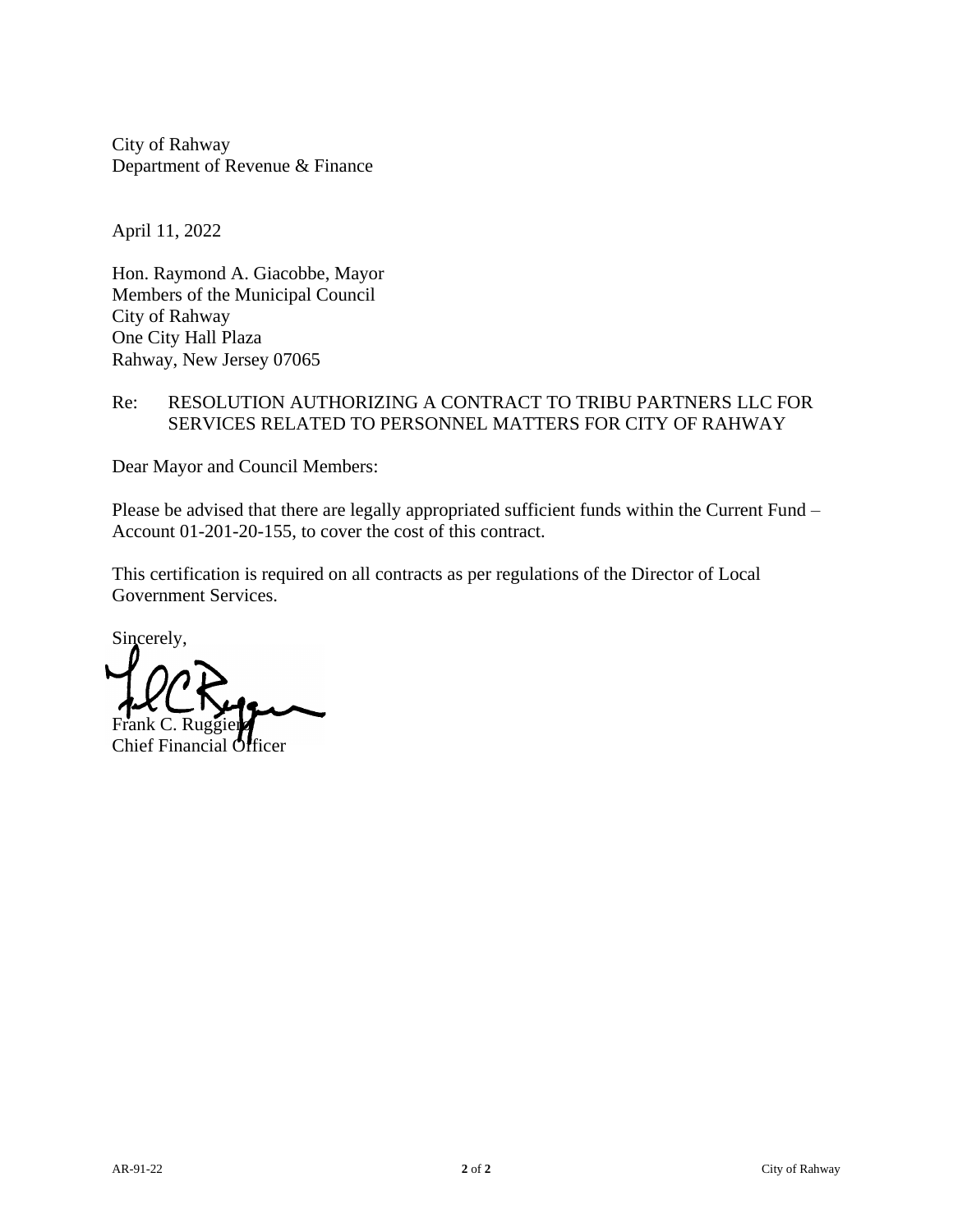### **No. AR-92-22**

#### **RESOLUTION RESCINDING AR-64-22**

**WHEREAS**, on March 14, 2022, the City Council of the City of Rahway adopted resolution AR-64-22 titled "A RESOLUTION AWARDING A SERVICE CONTRACT FOR CUTTING AND CONTROL OF VEGETATION ON THE RAHWAY FLOOD CONTROL LEVEE;" and

 **WHEREAS**, the Mayor & Council no longer wishes to proceed with the service contract as presented; and

**WHEREAS**, the Mayor & Council believes it is in the best interest of the City to rescind resolution AR-64-22.

 **NOW, THEREFORE, BE IT RESOLVED** by the Mayor and City Council of the City of Rahway, County of Union, State of New Jersey, that resolution AR-64-22 is hereby rescinded.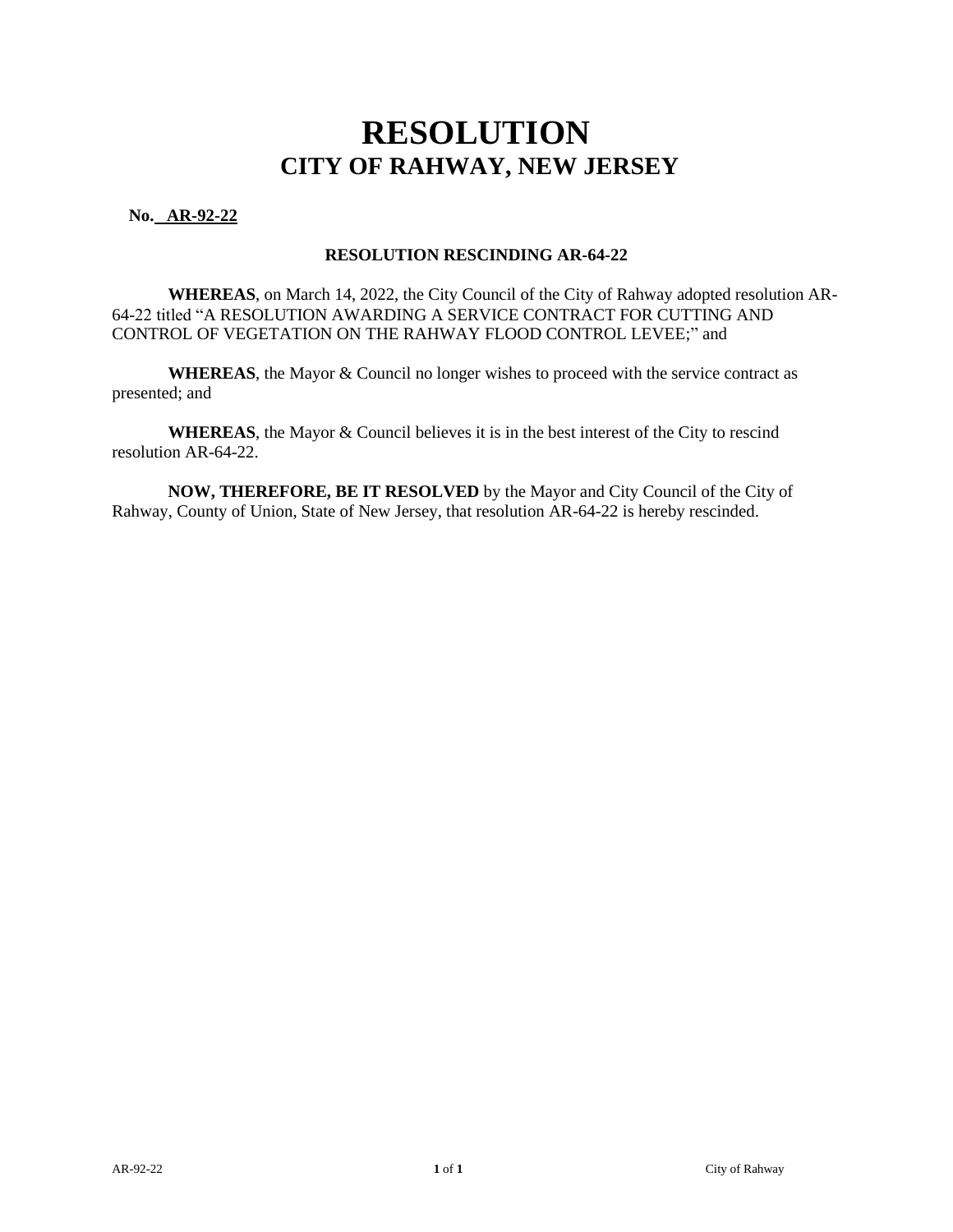**No. AR-93-22 Date of Adoption:** 

### **RESOLUTION TO AWARD A SERVICE CONTRACT TO PROVIDE EMPLOYEE HEALTH CONSULTING SERVICES**

**WHEREAS,** the City of Rahway is in need of providing employee health consulting services; and

**WHEREAS,** Comprehensive Medical Nutrition Solutions (the "Consultant,") is recognized as a leading consulting and services firm specializing in providing health consulting services; and

**WHEREAS**, the City shall provide \$13,500.00 to the Consultant to implement an employee health platform and maintain office hours onsite twice per month; and

**WHEREAS**, the Consultant will conduct nutrition assessments, preventative health activities, create a culture of health among the City of Rahway Employees, and maintain metric tracking; and

**WHEREAS**, the Consultant utilizes an electronic health record program to keep track of employee health; and

**WHEREAS**, the Consultant will execute the proposed Scope of Services, attached hereto, over a one-year basis beginning on or about January 1, 2022 and concluding by December 31, 2022; and

**WHEREAS**, the City would like to enter into a Service Contract ("Contract,") with Consultant pursuant to the attached proposal attached hereto.

**NOW, THEREFORE, BE IT RESOLVED**, by the Municipal Council of the City of Rahway, County of Union, State of New Jersey as follows:

1. The City of Rahway hereby approves the award of a Professional Consulting Agreement pursuant to the proposal attached hereto in substantially the form with such changes be approved by the Business Administrator on advice of counsel.

2. The City of Rahway hereby authorizes the Mayor to execute Professional Consulting Agreement in the form so approved. The City Clerk shall be authorized to attest to the signature of the Mayor appearing thereon and to affix the seal of the Authority thereto.

The Chief Financial Officer of City of Rahway certifies that there are legally appropriated sufficient funds within the Current Fund Account 01-201-27-330-197, to cover the cost of this contract. This certification is required on all contracts as per regulations of the Director of Local Government Services.